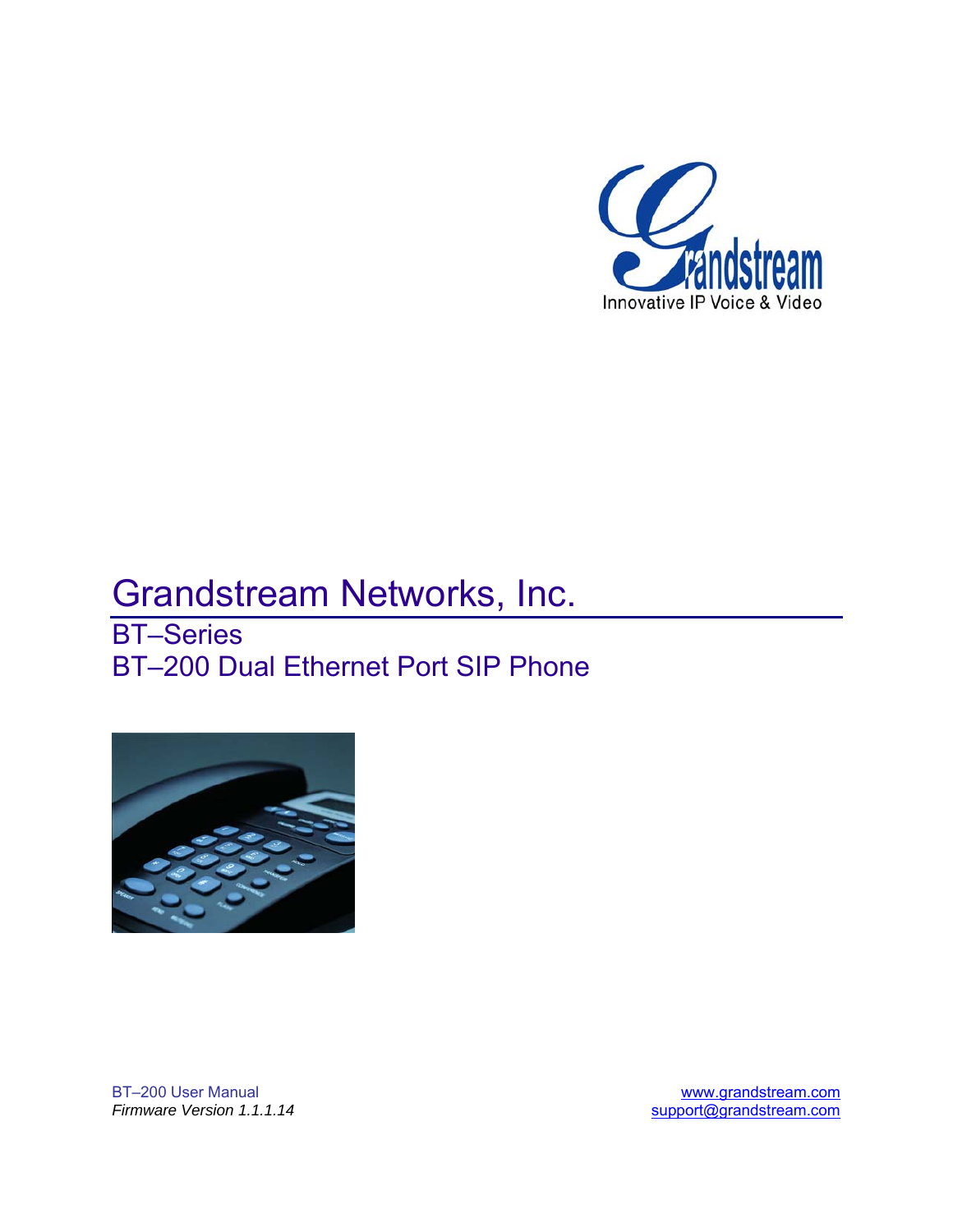

# **TABLE OF CONTENTS BT-200 USER MANUAL**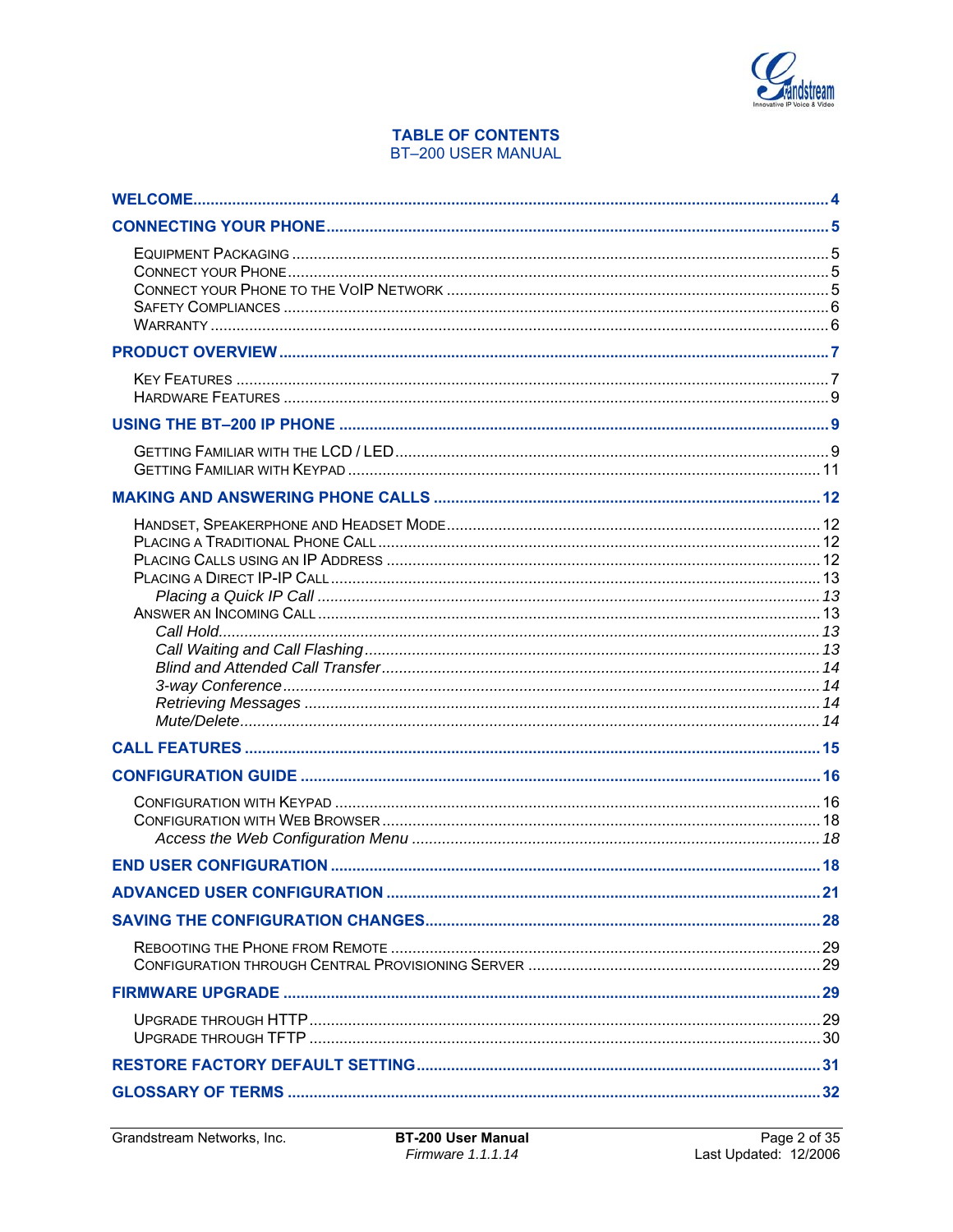

#### **TABLE OF FIGURES**  BT–200 USER MANUAL

#### **TABLE OF TABLES**  BT–200 USER MANUAL

# **GUI INTERFACES**

# BT–200 USER'S MANUAL

http://www.grandstream.com/GUI/GUI\_BT200.rar

- 1. SCREENSHOT OF CONFIGURATION LOGIN PAGE
- 2. SCREENSHOT OF BASIC SETTINGS CONFIGURATION PAGE
- 3. SCREENSHOT OF STATUS CONFIGURATION PAGE
- 4. STATUS CONFIGURATION PAGE DEFINITIONS
- 5. SCREENSHOT OF ADVANCED USER CONFIGURATION PAGE
- 6. SCREENSHOT OF SIP ACCOUNT CONFIGURATION
- 7. SCREENSHOT OF SAVED CONFIGURATION CHANGES
- 8. SCREENSHOT OF REBOOT PAGE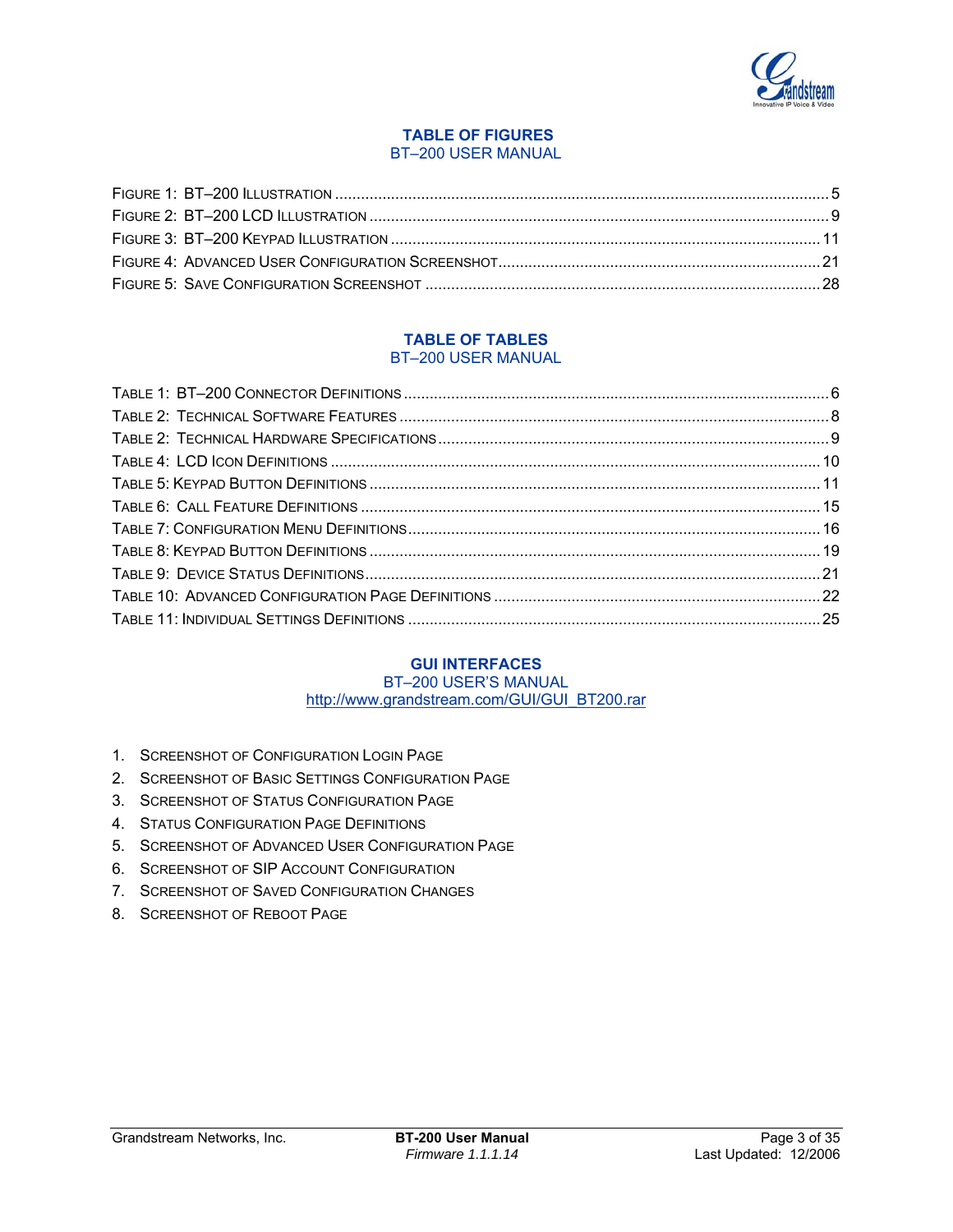

# <span id="page-3-0"></span>**WELCOME**

Thank you for purchasing the Grandstream BT–200 SIP phone. The BT–200 is an affordable, next generation SIP phone that features excellent audio quality and rich telephony features. The BT–200 supports popular voice codecs and is designed for full SIP compatibility and interoperability with  $3<sup>rd</sup>$  party SIP providers, thus enabling you to fully leverage the benefits of VoIP technology.

This manual will help you learn how to operate and manage your SIP phone and make the best use of its many upgraded features including 3-way conferencing, full-duplex hands-free speakerphone, voicemail with indicator, and custom ring tones. This phone is very easy to use and is designed to be a basic VoIP solution for the home or office.

*Caution: Changes or modifications to this product not expressly approved by Grandstream, or operation of this product in any way other than as detailed by this User Manual, could void your manufacturer warranty*.

- This document is subject to change without notice. The latest electronic version of this user manual is available for download @: http://www.grandstream.com/user\_manuals/BT-200.pdf
- *Reproduction or transmittal of the entire or any part, in any form or by any means, electronic or print,*  for any purpose without the express written permission of Grandstream Networks, Inc. is not *permitted.*

Grandstream Networks, Inc. **BT-200 User Manual** Page 4 of 35

<sup>•</sup> This document is contains links to Grandstream GUI Interfaces. Please download examples from [http://www.grandstream.com/user\\_manuals/GUI/GUI\\_BT200.rar](http://www.grandstream.com/user_manuals/GUI/GUI_BT200.rar) for your reference.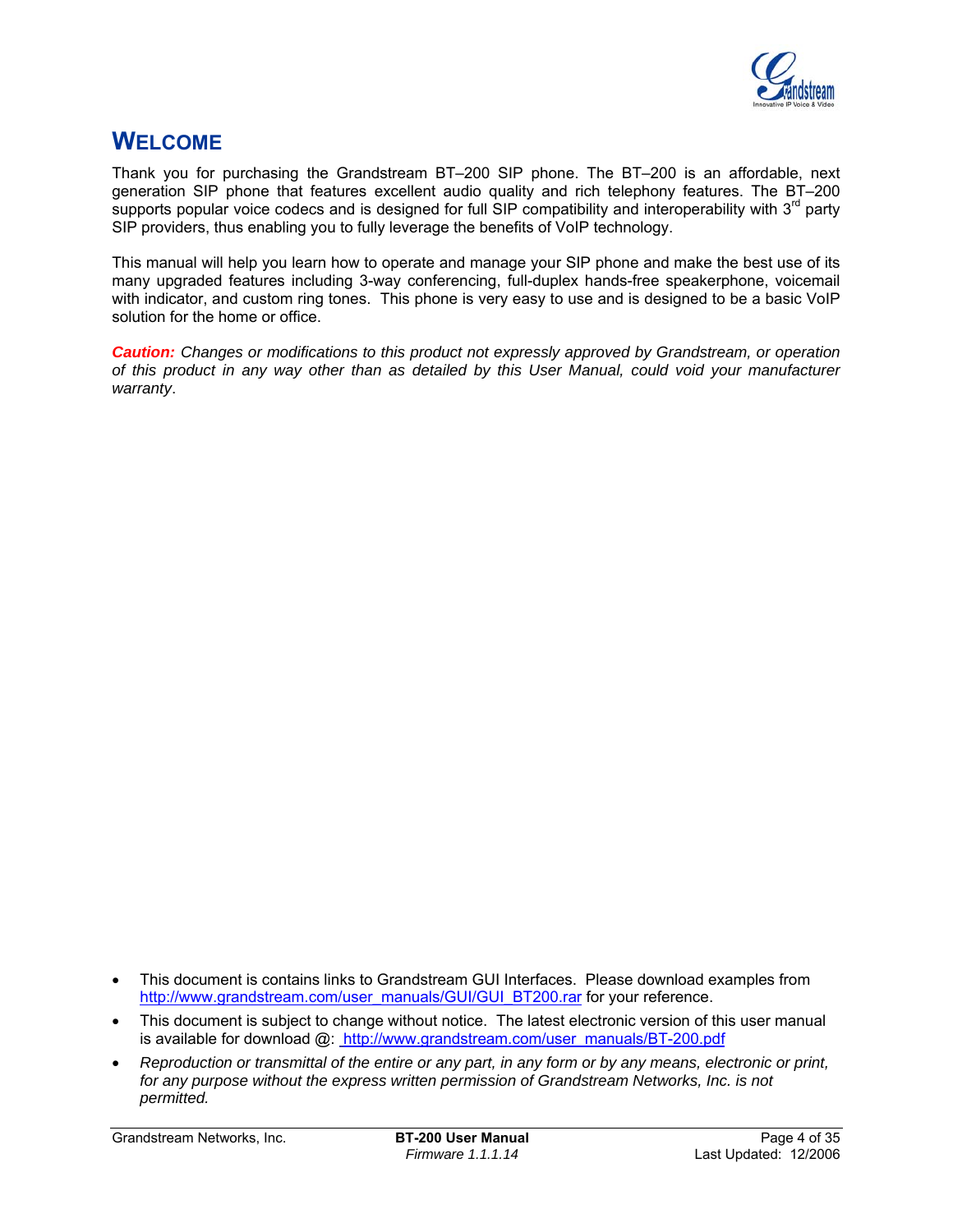

# <span id="page-4-0"></span>**CONNECTING YOUR PHONE**

Connecting your BT–200 is easy. Before you begin, please verify the contents of the BT–200 package.

# **EQUIPMENT PACKAGING**

The BT–-200 phone package contains:

- 1. One BT–200 Main Case
- 2. One Handset
- 3. One phone cord
- 4. One Universal Power Adapter
- 5. One Ethernet cable

# **CONNECT YOUR PHONE**

Connecting your phone is simple. First, connect the handset to the handset port. Next, connect the network port on the back of your phone to the Ethernet port on your router using the Ethernet cable included in your package. Then connect your BT–200 to your PC using the PC port. Lastly, connect your power supply to your phone and wall outlet. Please ensure your BT-200 has the latest firmware @ <http://www.grandstream.com/y-firmware.htm>.

# **FIGURE 1: BT–200 ILLUSTRATION**



# **CONNECT YOUR PHONE TO THE VOIP NETWORK**

Follow these steps to connect your phone to the VoIP network:

- 1. Ensure your phone is connected to the Internet and the power socket.
- 2. Wait 1 minute and press MENU.
- 3. Press Arrow down 1 time to see on display [2] IP Address
- 4. Press MENU again to see IP address on display
- 5. Enter this IP in Internet Explorer browser.
- 6. Login as administrator (password on default: admin)
	- a. Type your SIP ID numbers
	- b. Type your NAME used for Member Login
	- c. Type your PASSWORD used for Member Login
- 7. **REBOOT** the BT–200 phone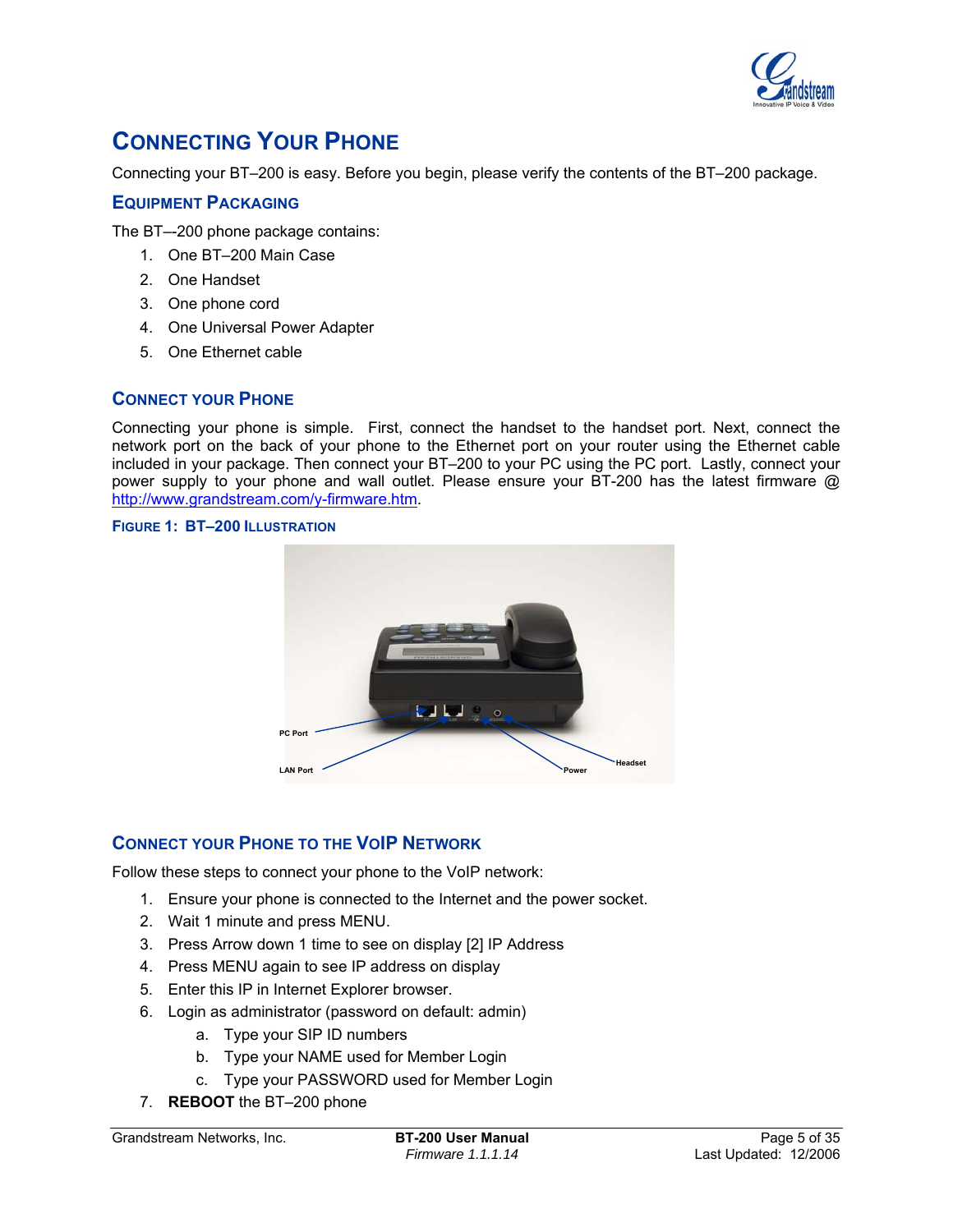

#### <span id="page-5-0"></span>**TABLE 1: BT–200 CONNECTOR DEFINITIONS**

| <b>POWER</b>   | 5V power port; Connect to your phone and the wall outlet               |
|----------------|------------------------------------------------------------------------|
| <b>LAN</b>     | 10/100 Mbps Switch LAN port to connect your phone to an Ethernet port. |
| <b>PC</b>      | 10/100 Mbps Switch port to connect your phone to the PC.               |
| <b>HEADSET</b> | 2.5mm Headset port                                                     |

# **SAFETY COMPLIANCES**

The BT-200 phone complies with FCC/CE and various safety standards. The BT-200 power adaptor is compliant with UL standard. Only use the universal power adapter provided with the BT– package. The manufacturer's warranty does not cover damages to the phone caused by unsupported power adaptors.

# **WARRANTY**

If you purchased your BT–200 from a reseller, please contact the company where you purchased your phone for replacement, repair or refund. If you purchased the product directly from Grandstream, contact your Grandstream Sales and Service Representative for a RMA (Return Materials Authorization) number before you return the product. Grandstream reserves the right to remedy warranty policy without prior notification. Grandstream reserves the right to remedy warranty policy without prior notification.

*Warning: Please do not use a different power adaptor with the BT-200 as it may cause damage to the products and void the manufacturer warranty.*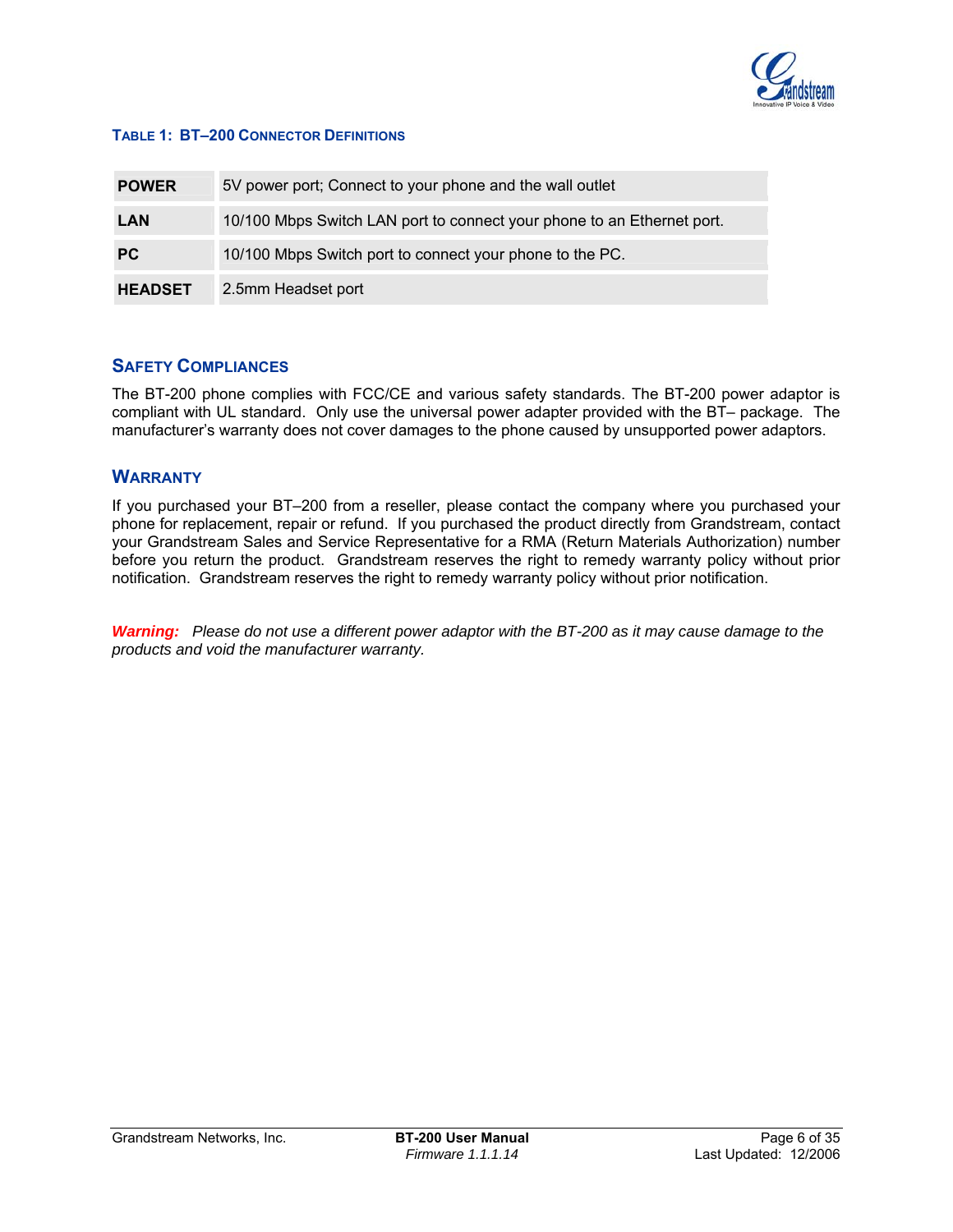

# <span id="page-6-0"></span>**PRODUCT OVERVIEW**

The BT–200 SIP phone is designed to provide all the feature functionality of a traditional phone plus advanced features like voicemail, 3-way conferencing, remote configuration, and dual 100 Mbps switched or routed network ports. The BT–200 is based on SIP Industry Standards and supports popular voice codecs and is designed for full SIP compatibility and interoperability with 3<sup>rd</sup> party SIP providers. It's simple to use, configure and manage.

# **KEY FEATURES**

- Interoperable & compatible with SIP platforms
- Two (2) 100 Mbps auto sensing Ethernet RJ45 ports (switched or routed)
- Full duplex speakerphone
- Standard voice features and functionality
- Advanced functionality
- Voicemail indicator with light

| <b>Lines</b>              | <b>Ethernet Ports</b>             | <b>DHCP</b>       | <b>Security</b>           | <b>Voice Mail</b><br><b>Indicator</b> | <b>Voice Codec</b>                                           | <b>Remote</b><br><b>Configuration</b> |
|---------------------------|-----------------------------------|-------------------|---------------------------|---------------------------------------|--------------------------------------------------------------|---------------------------------------|
| Line $/ 1$ SIP<br>account | 2 RJ45 (LAN)<br>(switched/routed) | Client/<br>Server | SRTP.<br>TLS<br>(pending) | Yes                                   | G.722, G.723.<br>G.711, G.729,<br>G.726, GSM,<br><b>iLBC</b> | TFTP/HTTP                             |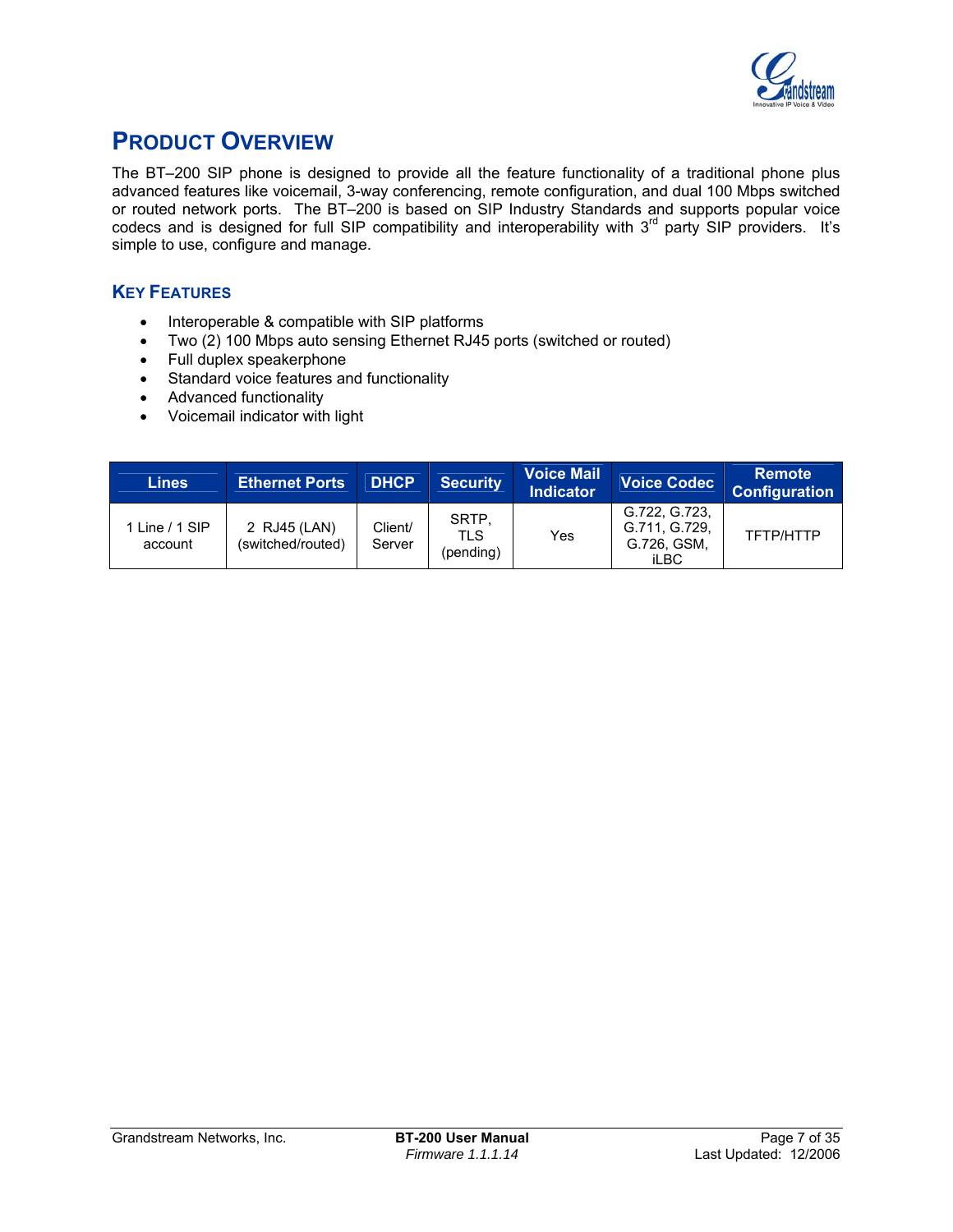

# <span id="page-7-0"></span>**TABLE 2: TECHNICAL SOFTWARE FEATURES**

| <b>Feature</b>                     | <b>Software</b>                                                                                                                            |  |  |
|------------------------------------|--------------------------------------------------------------------------------------------------------------------------------------------|--|--|
| Lines                              | 1 direct number                                                                                                                            |  |  |
| <b>Protocol Support(1)</b>         | IETF SIP (RFC 3261 and companion RFCs)                                                                                                     |  |  |
| <b>Display</b>                     | 12-digit caller ID LCD                                                                                                                     |  |  |
| <b>Feature Keys</b>                | 8 dedicated keys: Message Button, Hold, Transfer, Conference, Flash,<br>Speakerphone, Send, Mute/Del, 5 display/menu navigation keys       |  |  |
| <b>Ethernet Ports</b>              | Dual 100 Mbps Ethernet LAN and PC ports (switched or routed)                                                                               |  |  |
| <b>Device Management</b>           | Web interface or via secure (AES encrypted) central configuration file for<br>mass deployment                                              |  |  |
|                                    | NAT-friendly remote software upgrade (via TFTP/HTTP) for deployed<br>devices including behind firewall/NAT                                 |  |  |
|                                    | Support Layer 2 (802.1Q, VLAN, 802.1p) and Layer 3 QoS (ToS, DiffServ,<br>MPLS)                                                            |  |  |
|                                    | Auto/manual provisioning system                                                                                                            |  |  |
|                                    | Keypad & LCD                                                                                                                               |  |  |
| <b>Audio Features</b>              | Full-duplex hands-free speakerphone                                                                                                        |  |  |
|                                    | Advanced Digital Signal Processing (DSP)                                                                                                   |  |  |
|                                    | Dynamic negotiation of codec and voice payload length                                                                                      |  |  |
|                                    | Support for G.723,1 (5.3K/6.3K), G.729A/B, G.711 µ/A, G.726, G.722 (wide-<br>band), GSM and iLBC codecs                                    |  |  |
|                                    | In-band and out-of-band DTMF (in audio, RFC2833, SIP INFO)                                                                                 |  |  |
|                                    | Silence Suppression, VAD (voice activity detection), CNG (comfort noise<br>generation), ANG (automatic gain control)                       |  |  |
|                                    | Adaptive jitter buffer control                                                                                                             |  |  |
|                                    | Packet delay & loss concealment                                                                                                            |  |  |
| <b>Call Handling Features</b>      | Voice mail indicator with indicator, 3-way conferencing, Caller ID display or<br>block, Call waiting, transfer, hold, forward, flash, mute |  |  |
|                                    | Redial, call log, and volume control                                                                                                       |  |  |
|                                    | Dial plans, off-hook auto dial, early dial, click-to-dial                                                                                  |  |  |
| <b>Network and</b><br>Provisioning | TCP/UDP/IP, RTP/RTCP, HTTP, ARP/RARP, ICMP, DNS, DHCP, NTP,<br>TFTP, PPPoE protocols                                                       |  |  |
|                                    | Manual or dynamic host configuration protocol (DHCP) network setup                                                                         |  |  |
|                                    | Support for IEEE 802.1p/Q tagging (VLAN), Layer 3 TOS                                                                                      |  |  |
|                                    | RTP and NAT support traversal via STUN and external media proxy                                                                            |  |  |
| <b>Advanced Server</b>             | Message waiting indication                                                                                                                 |  |  |
| <b>Features</b>                    | Server redundancy – support for fail-over SIP server and DNS server                                                                        |  |  |
| <b>Security</b>                    | DIGEST authentication and encryption using MD5 and MD5-sess<br>SRTP and TLS (pending)                                                      |  |  |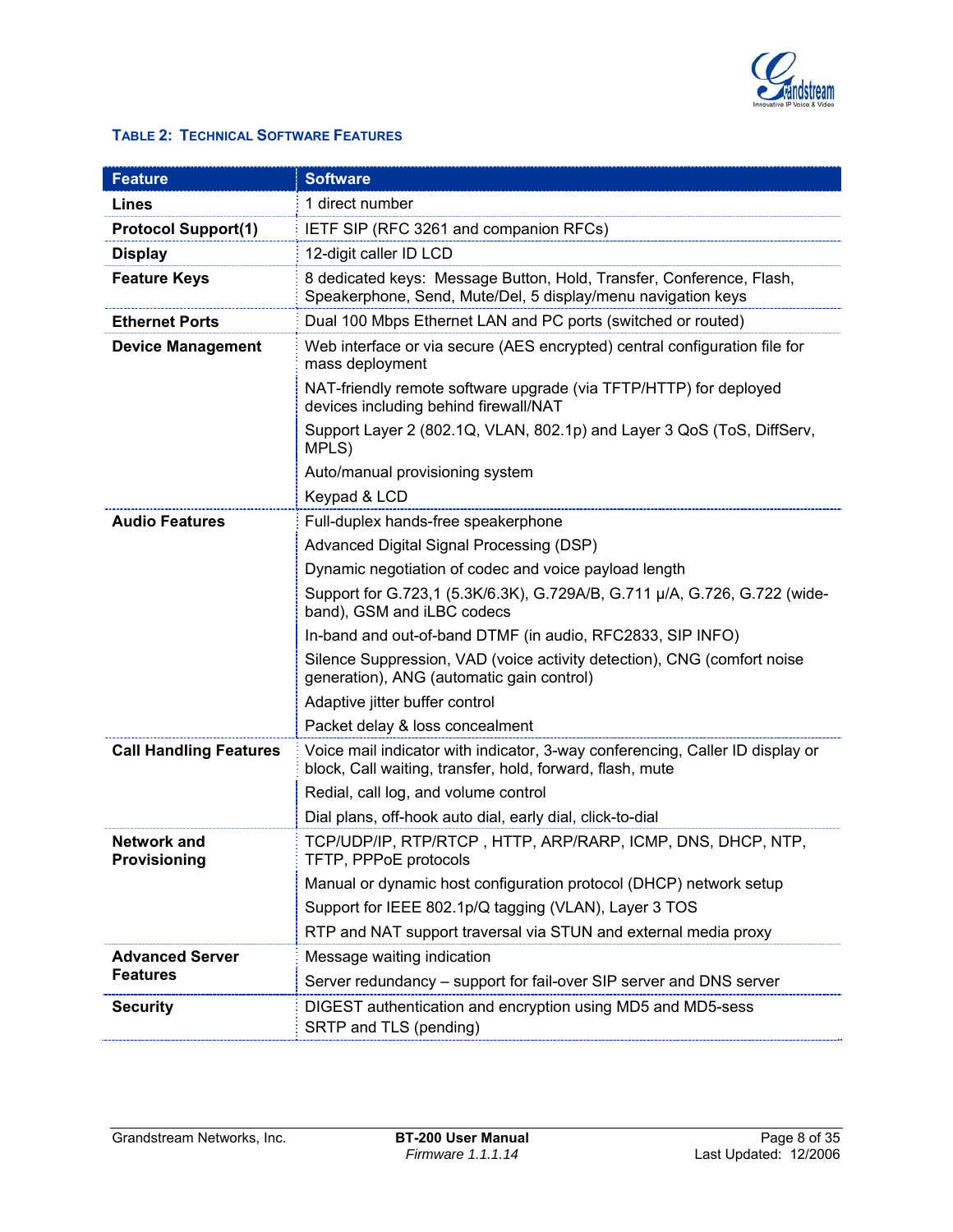

# <span id="page-8-0"></span>**HARDWARE FEATURES**

- Headset with auto switch when in use
- 10/100 Mbps Full/Half Duplex Ethernet Switch with LAN and PC port,
- Auto detect Ethernet polarity use either straight through or twist cable
- Message Waiting Indicator RED LED

#### **TABLE 2: TECHNICAL HARDWARE SPECIFICATIONS**

| <b>LAN</b> interface                               | 2 x RJ45 10/100Mbps Ethernet Ports                                |
|----------------------------------------------------|-------------------------------------------------------------------|
| <b>Headset Jack</b>                                | 2.5mm Headset port                                                |
| <b>LED</b>                                         | 1 LED in RED color                                                |
| <b>Phone Case</b>                                  | 25-button keypad<br>12-digit caller ID LCD                        |
| <b>Universal Switching</b><br><b>Power Adaptor</b> | Input: 100-240VAC 50-60 Hz<br>Output: +5VDC, 1200mA, UL certified |
| <b>Dimension</b>                                   | 18cm (W) x 22cm (D) x 6.5cm (H)                                   |
| Weight                                             | $0.9$ kg $(2$ lbs $)$                                             |
| <b>Temperature</b>                                 | 40 - 130°F   $5 - 45$ °C                                          |
| <b>Humidity</b>                                    | $10\% - 90\%$<br>(non-condensing)                                 |
| <b>Compliance</b>                                  | FCC / CE / C-Tick                                                 |

# **USING THE BT–200 IP PHONE**

# **GETTING FAMILIAR WITH THE LCD / LED**

BT–200 has a numeric backlit LCD measuring 64mm x 24mm which displays icons to illustrate the mode(s) of the phone. The LCD turns on with an incoming call. If voicemail is configured, there is also a RED LED message indicator.

#### **FIGURE 2: BT–200 LCD ILLUSTRATION**

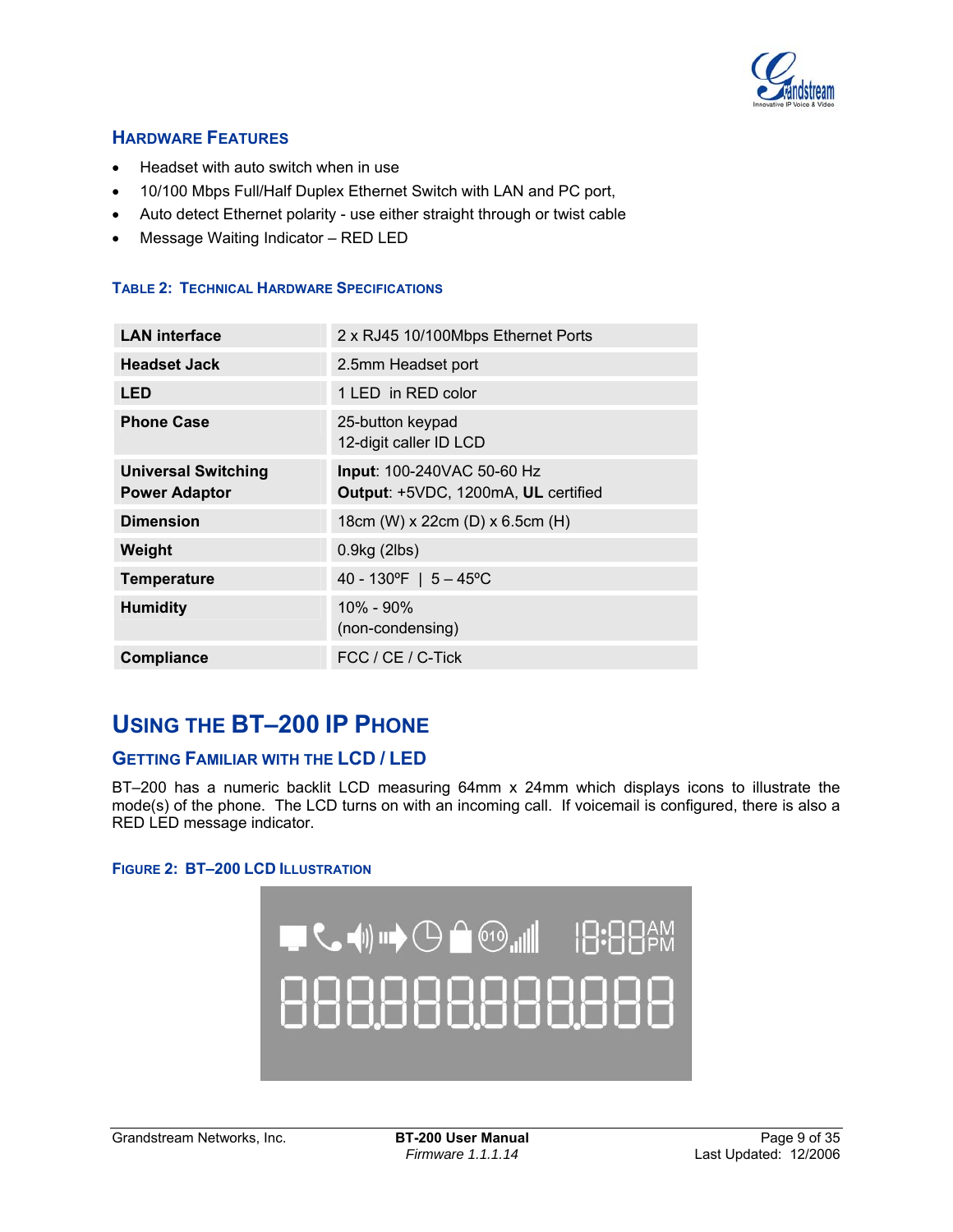

# <span id="page-9-0"></span>**TABLE 4: LCD ICON DEFINITIONS**

| <b>Icon</b> | <b>LCD Icon Definitions</b>                                                                                                                                                                                  |
|-------------|--------------------------------------------------------------------------------------------------------------------------------------------------------------------------------------------------------------|
|             | <b>Connectivity Status / SIP Proxy/Server Icon:</b><br>Solid - connected to SIP Server/IP address received<br><b>Blinking</b> - physical connection failed<br><b>Blank</b> - SIP Proxy/Server not registered |
|             | <b>Phone Status Icon:</b><br>OFF when the handset is on-hook<br>ON when the handset is off-hook                                                                                                              |
|             | <b>Speaker Phone Status Icon:</b><br>FLASH when phone rings or a call is pending<br>OFF when the speakerphone is off<br>ON when the speakerphone is on                                                       |
|             | <b>Calls Forwarded Icon:</b><br><b>INDICATES calls are forwarded</b><br>Currently not implemented                                                                                                            |
|             | <b>Alarm Clock Icon:</b><br>Currently not implemented                                                                                                                                                        |
|             | <b>RTP Encryption Icon:</b><br>Ensures data security<br>Currently not implemented                                                                                                                            |
|             | <b>Keypad Lock Icon:</b><br>Locks the keypad<br>Currently not implemented                                                                                                                                    |
|             | Handset, Speakerphone and Ring Volume Icon:<br>Each icon appears next to the volume icon<br>To adjust volume, use the up/down button                                                                         |
|             | <b>Real-time Clock:</b><br>Synchronized to Internet time server<br>Time zone configurable via web browser<br><b>AM/PM</b> indicator                                                                          |
|             | <b>Call Logs and IP Address Separator Icons:</b><br>01-10 for CALLED history (dialed number)<br>01-10 for CALLERS history (Incoming caller ID)                                                               |
|             | <b>Numbers and Characters:</b><br>$0 - 9$ , "* key" = $\vdash$ , "# key" = $\vdash$                                                                                                                          |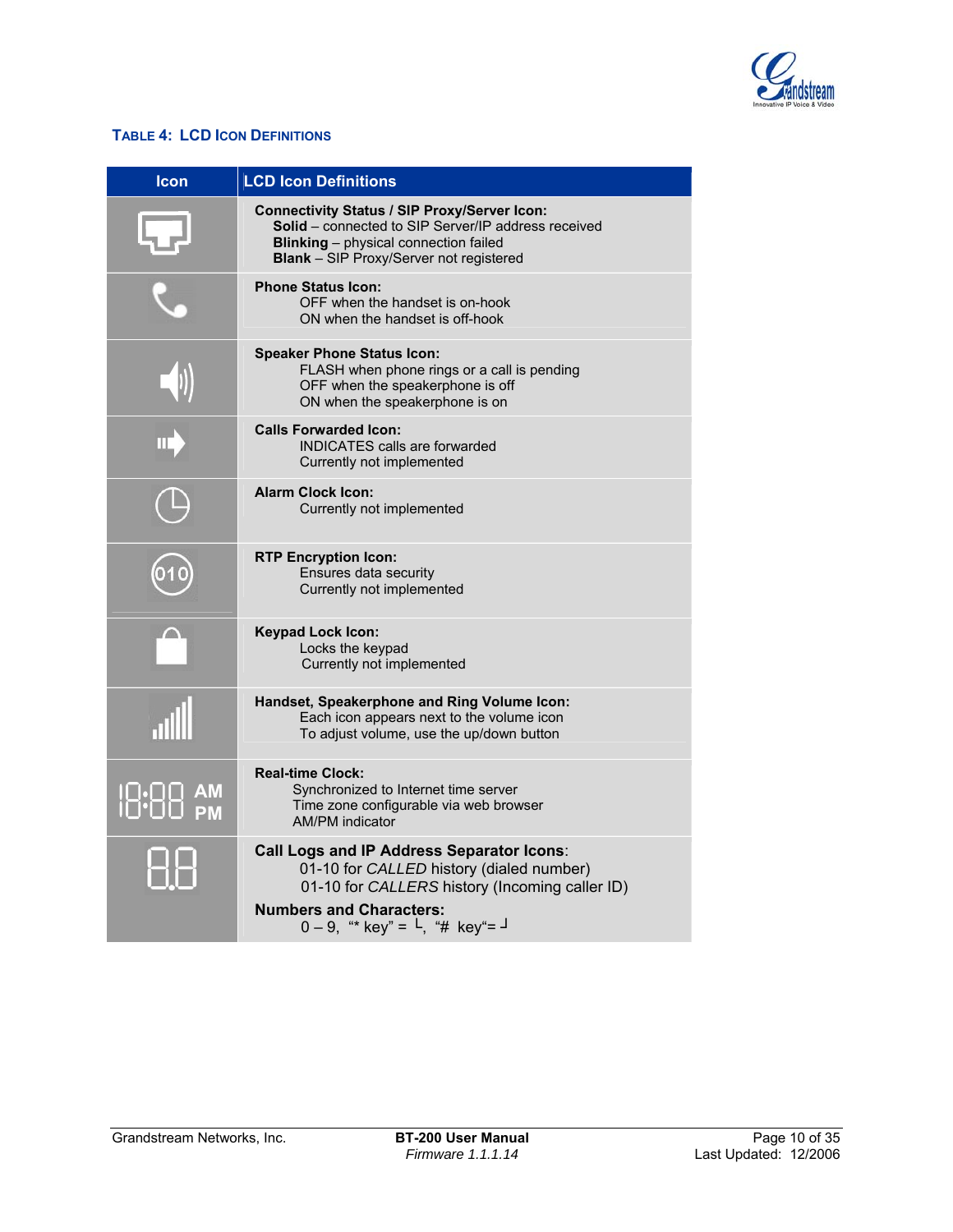

# <span id="page-10-0"></span>**GETTING FAMILIAR WITH KEYPAD**

The BT–200 keypad is the same as a traditional phone, with additional feature functionality including speaker, menu keys, LCD navigation keys, and advanced feature keys which include hold, transfer, conference and flash.

#### **FIGURE 3: BT–200 KEYPAD ILLUSTRATION**



# **TABLE 5: KEYPAD BUTTON DEFINITIONS**

|                | <b>Key Button Key Button Definitions</b>                                                                                                                                                                 |
|----------------|----------------------------------------------------------------------------------------------------------------------------------------------------------------------------------------------------------|
| UP $\uparrow$  | Use button to select next "Menu Item" when phone is in keypad configuration mode; Or<br>increase handset/speakerphone volume when phone is ACTIVE; Or increase ring volume<br>when phone is in IDLE mode |
| DOWN <b>L</b>  | Use button to select previous "Menu Item" when phone is in keypad configure mode; Or<br>decrease handset/speakerphone volume when phone is ACTIVE; Or decrease ring volume<br>when is in IDLE mode       |
| <b>MENU</b>    | Enter keypad MENU mode when phone is in IDLE mode.<br>It is also the ENTER key once entering MENU                                                                                                        |
| <b>CALLED</b>  | After off hook, press to display the dialed numbers. When number displayed, press the<br>SEND key can make call using that displayed number                                                              |
| <b>CALLERS</b> | After off hook, press to display the incoming Caller IDs. When number displayed, press the<br>SEND key can make call using that displayed number                                                         |
| <b>MSG</b>     | Enter to retrieve (video) voice mails or other messages                                                                                                                                                  |
| <b>HOLD</b>    | Place ACTIVE call on hold                                                                                                                                                                                |
| <b>TRNF</b>    | TRANSFER key: Transfer an ACTIVE call to another number                                                                                                                                                  |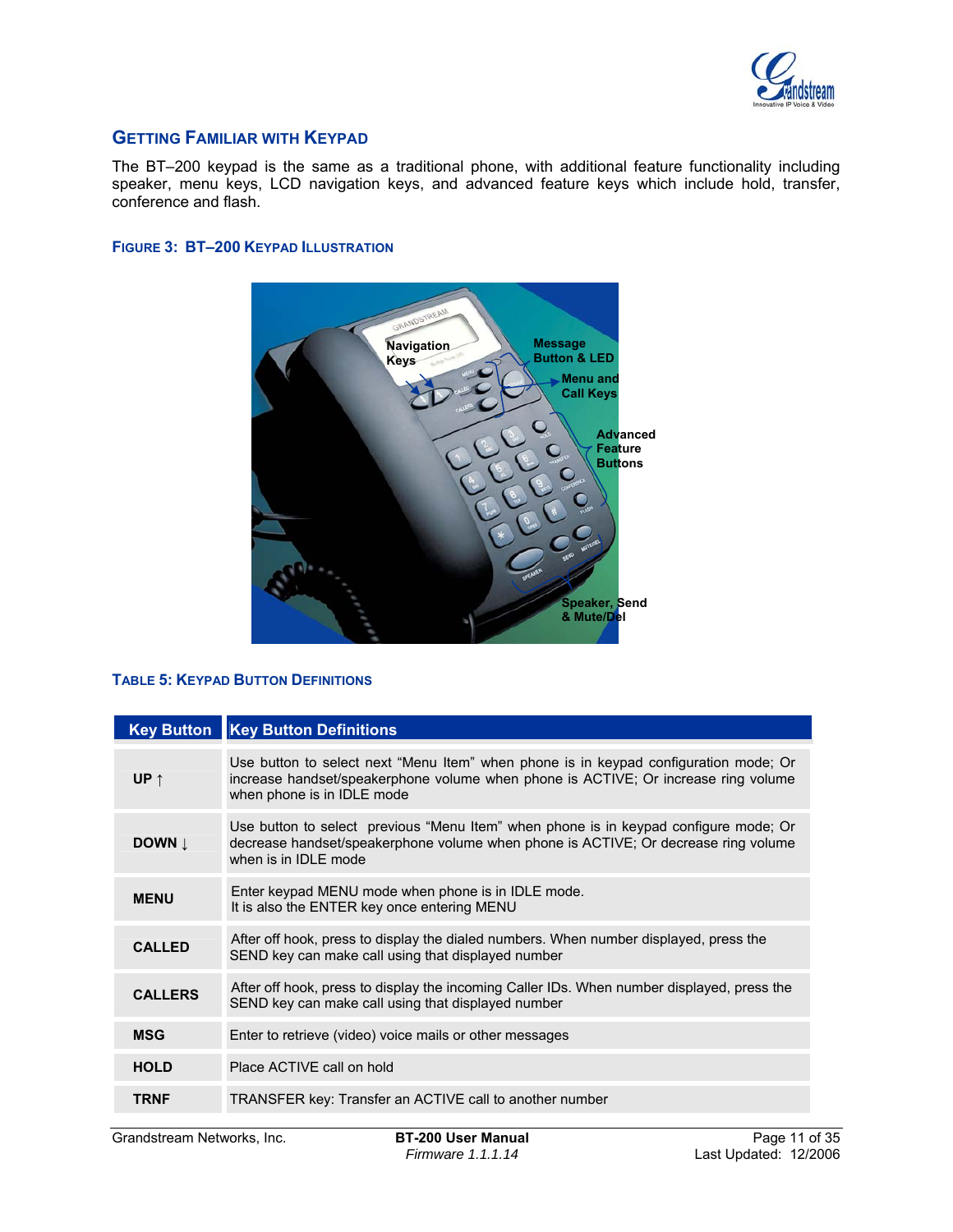

<span id="page-11-0"></span>

| <b>CONF</b>     | Press CONF button to connect Calling/Called party into conference                                                                                         |
|-----------------|-----------------------------------------------------------------------------------------------------------------------------------------------------------|
| <b>FLASH</b>    | Flash to switch between two lines                                                                                                                         |
| <b>SPEAKER</b>  | Enable/Disable hands-free speaker mode                                                                                                                    |
| <b>SEND</b>     | Press SEND to dial a new number or redial last number dialed. Press send button to send<br>a call immediately before "no key entry timeout" value expires |
| <b>MUTE/DEL</b> | Mute an active call; or Delete a key entry<br>Also used to 'REJECT' incoming call.                                                                        |
| $0 - 9, *, #$   | Standard phone keypad; press # key to send call; * key for special needs                                                                                  |

# **MAKING AND ANSWERING PHONE CALLS**

# **HANDSET, SPEAKERPHONE AND HEADSET MODE**

The BT–200 handset can be toggled between speaker mode (hands-free) or headset mode. To toggle between the handset and speaker/headset, press the *Hook Flash* in the handset cradle or press the SPEAKER button.

# **PLACING A TRADITIONAL PHONE CALL**

There are four ways to place a call:

- 1. Use handset, headset or press SPEAKERPHONE button and dial.
- 2. Press the SEND button directly to redial last number. Last dialed number will be displayed on the LCD as the number is dialed.
- 3. Browse the CALLED/CALLER history, select the number using the navigation keys and press SEND button to place the call.
- 4. Use the menu key to browse the "CALLED/CALLERS" menu to scroll through the last 10 numbers dialed or received. Select number using the navigation keys and press SEND button to place the call.

# **Examples:**

- To dial another extension on the same proxy, such as 1008, pick up handset or press speaker, dial 1008 and then press SEND.
- To dial an outside number such as 626-666-7890, enter prefix if necessary and dial number and press SEND. Check with your VoIP provider for more information about prefixes.

# **PLACING CALLS USING AN IP ADDRESS**

Direct IP calling allows two parties using a BT-200 and another VoIP device to talk with each other in an ad hoc fashion without a SIP proxy. VoIP calls can be made between two phones if:

- both phone/VoIP device have public IP addresses, or
- both phone/VoIP device are on a same LAN/VPN using private or public IP addresses, or
- both phone/VoIP device can be connected through a router using public or private IP addresses (with necessary port forwarding or DMZ)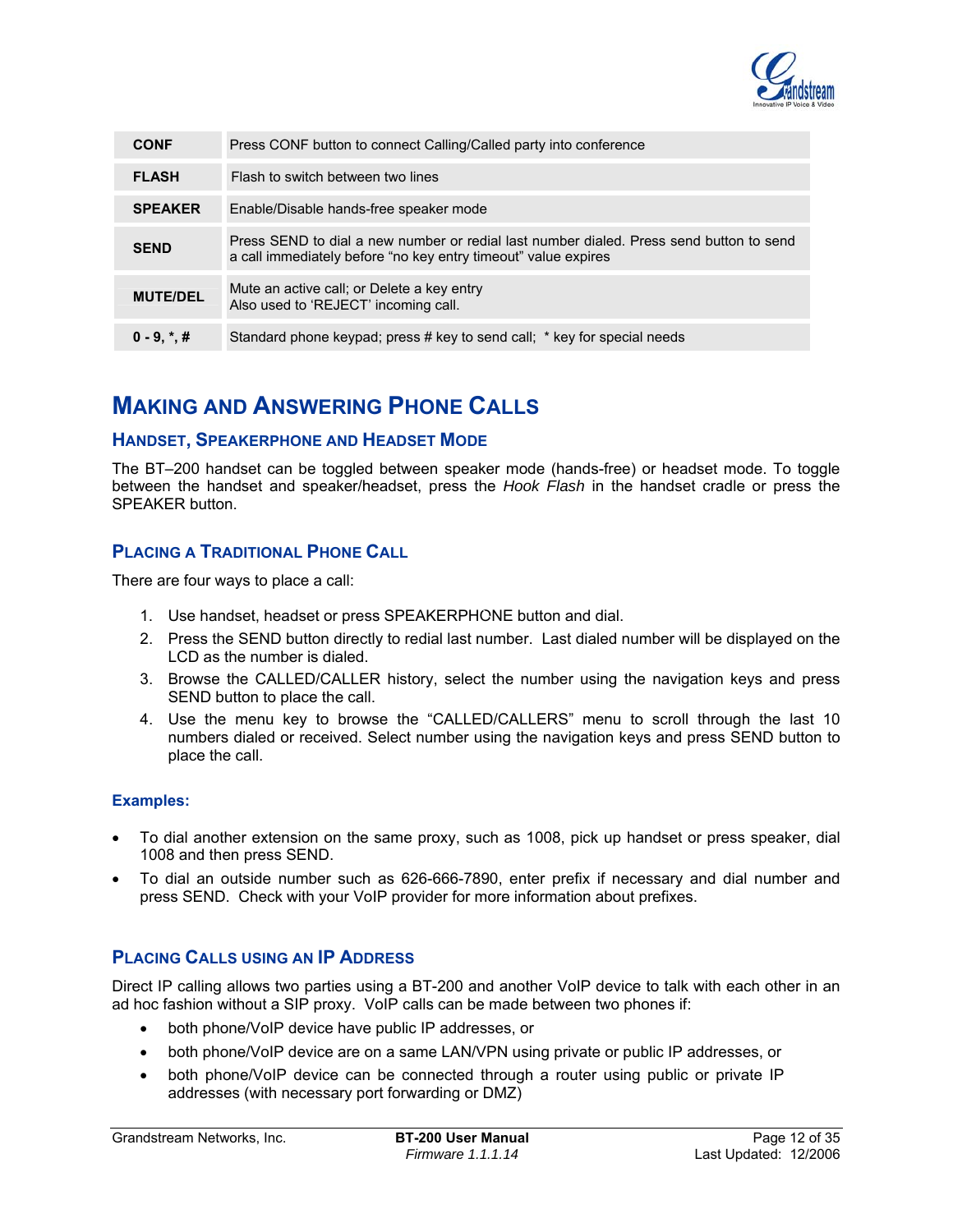

# <span id="page-12-0"></span>**PLACING A DIRECT IP-IP CALL**

To place a direct IP to IP call, first off-hook, then press the "MENU" key, then enter a 12-digit target IP address to make the call. If port is not default 5060, destination ports can be specified by using "\*4" (encoding for ":") followed by the port number.

# **Examples:**

- If the target IP address is 192.168.0.10, the dialing convention is MENU 192 168 000 010 followed by pressing the "SEND" key or wait for seconds in the No Key Entry Timeout.
- If the target IP address/port is 192.168.1.20:5062, then the dialing convention is MENU key 192168001020\*45062 followed by the SEND key or wait for 4 seconds.

# **Placing a Quick IP Call**

The BT–200 can dial an IP address under the same LAN segment by dialing the last octet in the IP address. Controlled static IP usage is recommended.

In the "*Advanced Settings*" page, set the "*Use Quick IP-call Mode"* to YES. When #*xxx* is dialed, where *x*  is 0 – 9 and *xxx* <= 255, a direct IP call to aaa.bbb.ccc.XXX is completed. "aaa.bbb.ccc" is from the local IP address *regardless* of subnet mask. The numbers #xx or #x are also valid. The leading 0 is not required but can be used.

#### **Examples:**

- 192.168.0.2 calling 192.168.0.3 just dial #3 follow by SEND or #
- 192.168.0.2 calling 192.168.0.23 just dial #23 follow by SEND or #
- 192.168.0.2 calling 192.168.0.123 just dial #123 follow by SEND or #
- 192.168.0.2 dial # 3 and # 03 and # 003 has same effect --> call 192.168.0.3

**NOTE:** If you have a SIP Server configured, a Direct IP-IP call still works. If you are using STUN, the Direct IP-IP call will also use STUN. Configure the "Use Random Port" to "NO" when completing Direct IP calls.

# **ANSWER AN INCOMING CALL**

The BT–200 works like any other traditional phone. There are two ways to answer an incoming call:

- 1. Pick up the handset to answer the call normally using handset, or
- 2. Press the SPEAKER button to answer in speakerphone or headset mode

#### **Call Hold**

Press the HOLD button to place a call on hold. Press the HOLD button again to release the previously held call.

# **Call Waiting and Call Flashing**

If call waiting feature is enabled, a call waiting tone (stutter tone) will alert the caller to an incoming call. Press the FLASH button to place the current party on hold and switch to the incoming call. Press the flash button to toggle between two active calls.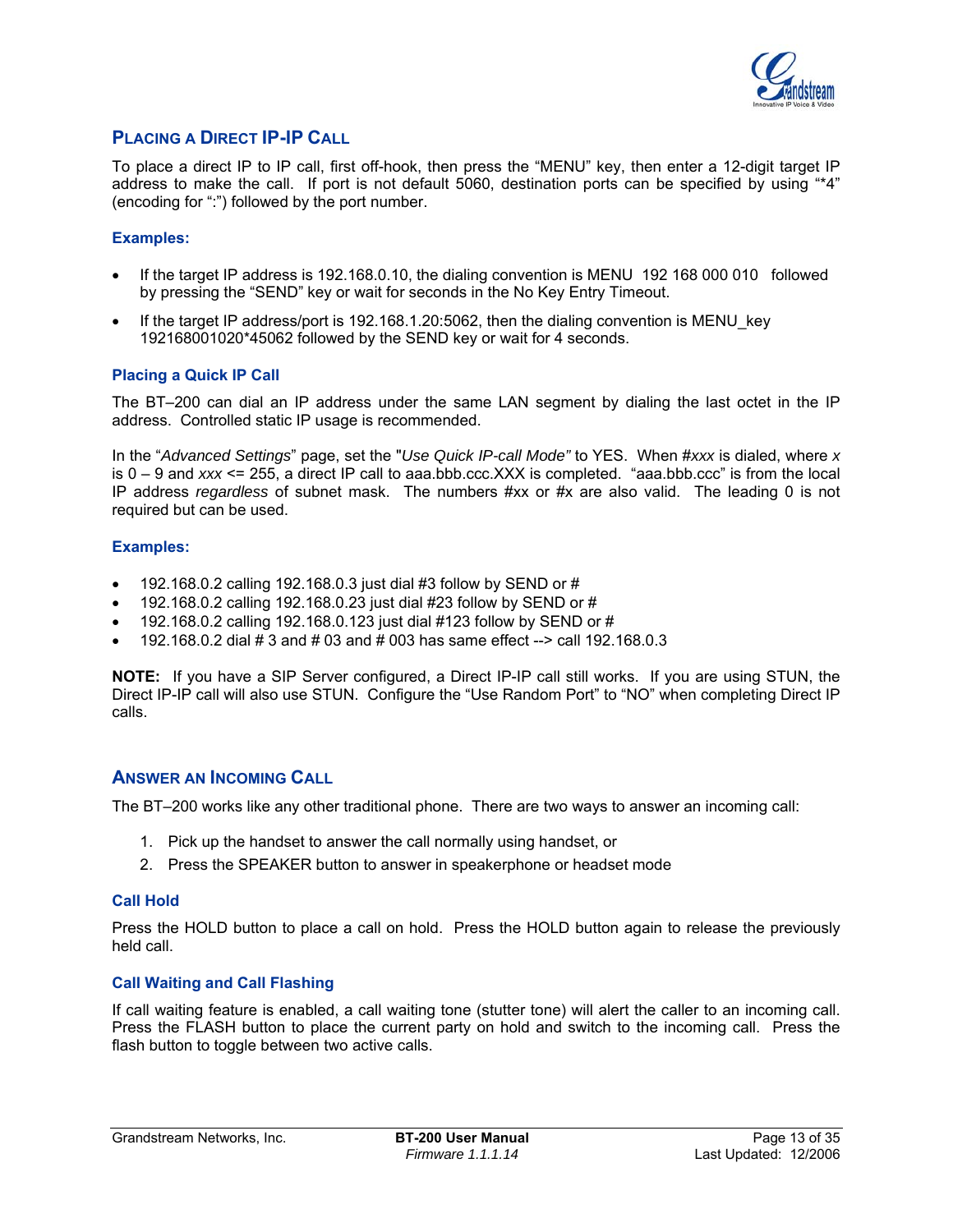

#### <span id="page-13-0"></span>**Blind and Attended Call Transfer**

BT–200 supports both *blind* and *attended* call transfer. Each is easy to use. Use *blind* transfer if you want to transfer a call without speaking with someone first; use *attended* transfer if you want to speak with the xxxxxxxx prior to transferring call.

#### *Blind Transfer*

Transfer an active call to a third party without announcement.

Press the TRANSFER button and wait for a dial tone. Dial the third party's phone number followed by the SEND button.

#### **Expected outcomes:**

- a) A quick confirmation tone (call waiting tone) followed by a dial tone. This indicates the transfer is successful. Hang up or place another call.
- b) A quick busy tone followed by a restored call (on supported platforms only). The busy tone indicates the transfer failed.
- c) Continuous busy tone. The phone call has timed out. **NOTE:** continuous busy tone does not indicate the transfer has been successful, nor does it indicate the transfer has failed. It often means there was a failure to receive second NOTIFY – check firmware for most recent release.

**NOTE:** The "*Enable Call Feature*" must be configured to "Yes" in the web configuration page to enable this feature.

#### *Attended Transfer*

Transfer an active call to a third party with an accompanying message. User has the option to speak to the intended receiver of call prior to transferring the call.

Press the FLASH button for a second dial tone. Dial the third party's phone number and press the SEND button. If the call is answered, press TRANSFER to complete the transfer and hang up. If the call is not answered, press FLASH to resume the original call.

**NOTE:** If Attended Transfer fails, and party A hangs up, the HandTone-496 will ring party A to remind A that party B is still on the line. Party A can pick up the phone to resume conversation with party B.

#### **3-way Conference**

The BT–200 supports the advanced 3-way conferencing feature. To use 3-way conferencing, assume Caller A and Caller B wish to conference Caller C. 1. Press CONFERENCE for dial-tone, placing Caller B on hold. Dial third number and press SEND.

- 
- 2. Press CONFERENCE again to establish 3-way conference call.
- 3. If Caller C does not answer, press FLASH to resume conversation with Caller B.

**NOTE:** If either Caller B or Caller C drops the call, the two remaining parties can still talk. However, if Caller A (conference initiator) ends the call, the conference is terminated and all lines hang up.

# **Retrieving Messages**

The blinking red MWI (Message Waiting Indicator) indicates a message is waiting. Press the MSG button to retrieve the message. An IVR will prompt the user through the message retrieval menu.

#### **Mute/Delete**

1. To enable/disable mute during a call, press MUTE/DEL button.

Grandstream Networks, Inc. **BT-200 User Manual** Page 14 of 35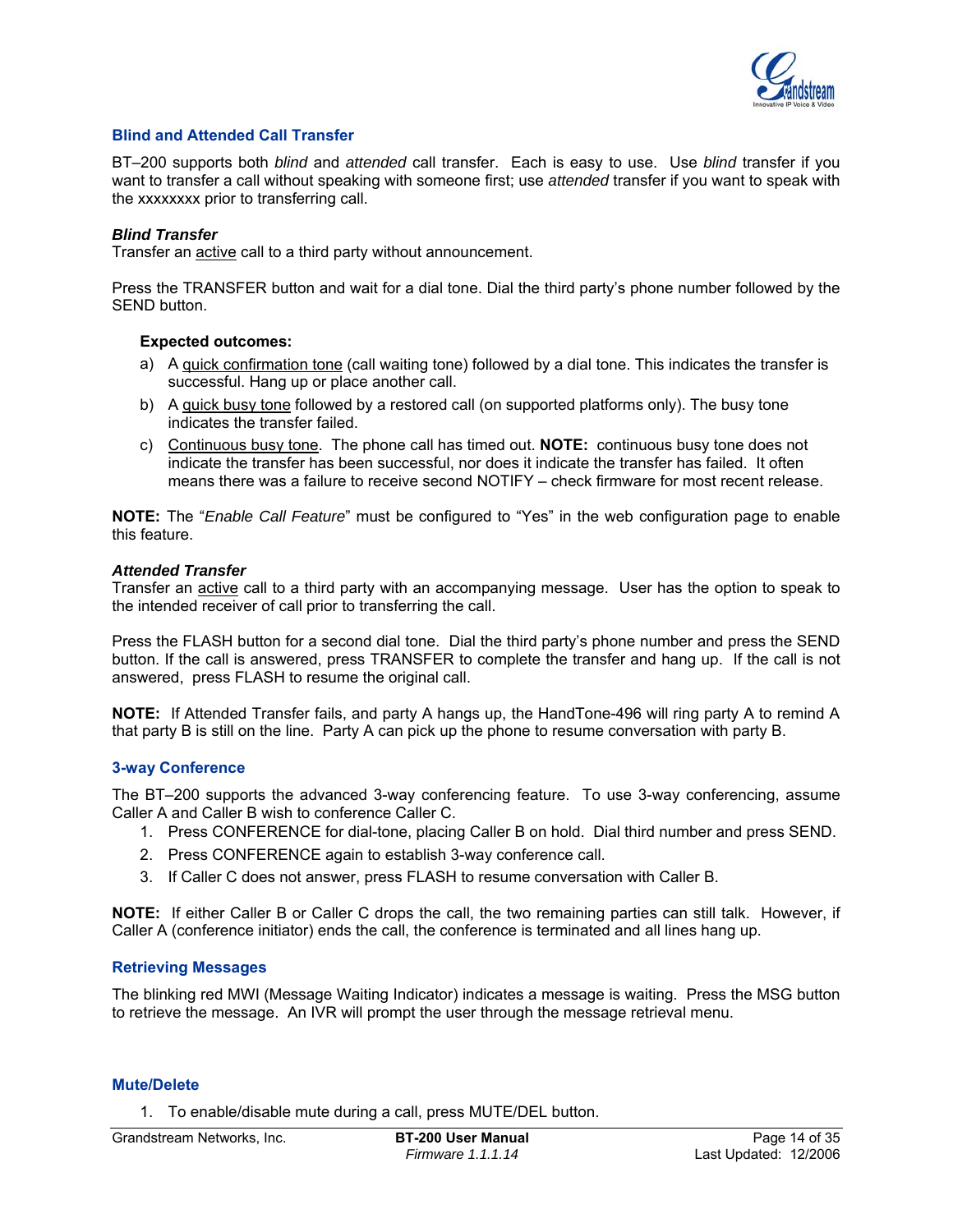

- <span id="page-14-0"></span>2. To delete entries when dialing, press MUTE/DEL to delete the digit.
- 3. To send a call directly to voicemail (without picking up the call), press MUTE/DEL

# **CALL FEATURES**

The BT–200 supports an advanced call feature list including but not limited to Caller ID Block (or Anonymous Call), Disable/Enable Call Waiting, Call Forward on Busy, Delay, or Unconditional. The following table outlines each call feature available on the BT–200.

# **TABLE 6: CALL FEATURE DEFINITIONS**

| <b>Key</b> | <b>Call Features</b>                                                                                                                                                            |
|------------|---------------------------------------------------------------------------------------------------------------------------------------------------------------------------------|
| $*30$      | <b>Block Caller ID</b> (for all subsequent calls)                                                                                                                               |
| $*31$      | Send Caller ID (for all subsequent calls)                                                                                                                                       |
| $*67$      | <b>Block Caller ID (per call)</b>                                                                                                                                               |
| $*82$      | Send Caller ID (per call)                                                                                                                                                       |
| $*70$      | <b>Disable Call Waiting (per Call)</b>                                                                                                                                          |
| $*71$      | <b>Enable Call Waiting (per Call)</b>                                                                                                                                           |
| $*72$      | <b>Unconditional Call Forward</b><br>Dial "*72" for a dial tone. Dial the forwarding number followed by "#".<br>Wait for dial tone. LCD will display "Call FWD Activated".      |
| $*73$      | Cancel Unconditional Call Forward: dial "*73" and get the dial<br>tone, then hang up. LCD will display "Call FWD Activated".                                                    |
| $*90$      | <b>Busy Call Forward</b><br>Dial "*90" for a dial tone. Dial the forwarding number followed by "#".<br>Wait for a dial tone. Hang up.                                           |
| $*91$      | Cancel Busy Call Forward: dial "*91". Wait for dial tone. Hang up.                                                                                                              |
| $*92$      | <b>Delayed Call Forward</b><br>Dial "*92" for a dial tone. Dial the forwarding number followed by "#".<br>Wait for a dial tone. Hang up. LCD will display "Call FWD Activated". |
| *93        | <b>Cancel Delayed Call Forward</b><br>Dial "*93" for a dial tone, then hang up.                                                                                                 |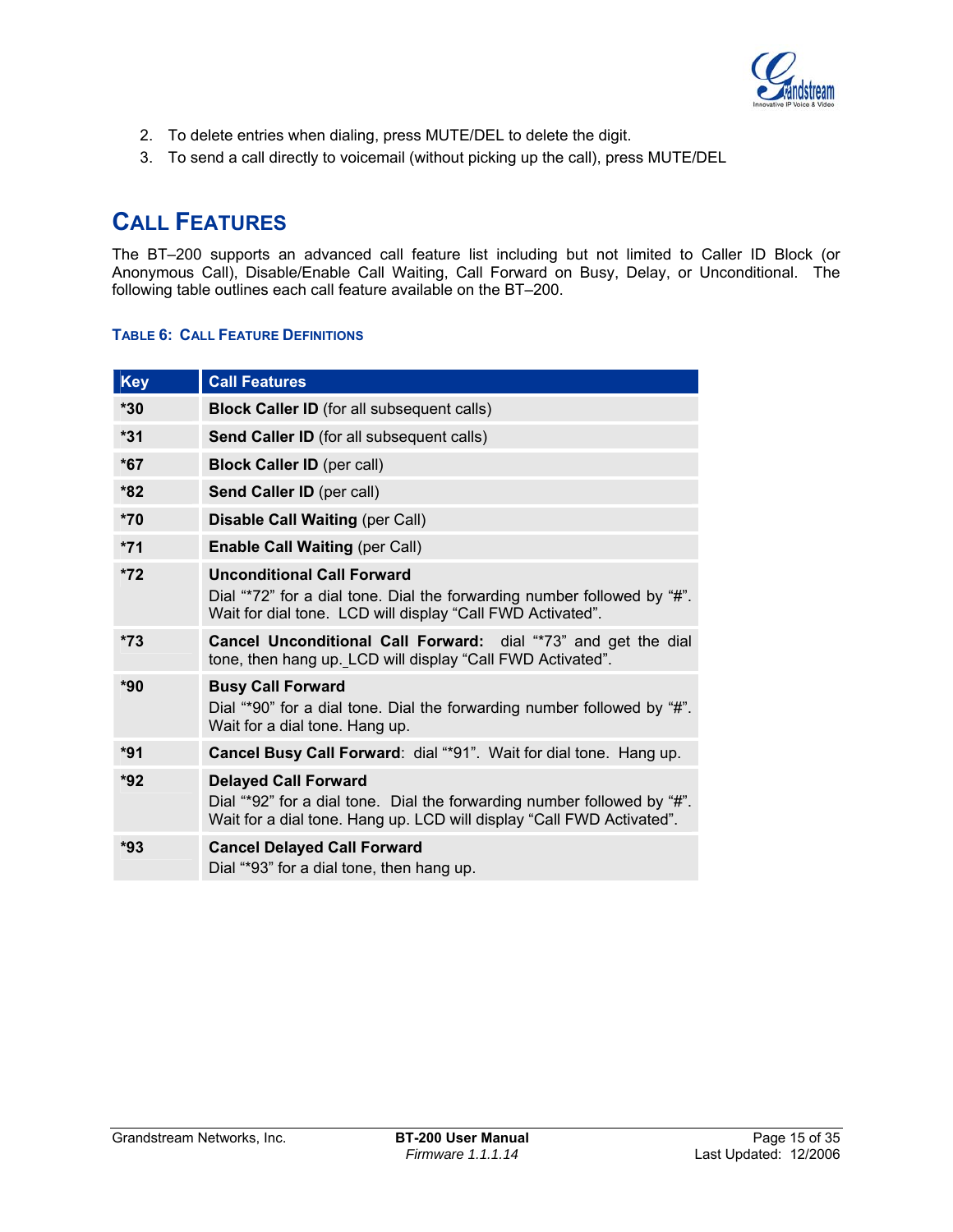

# <span id="page-15-0"></span>**CONFIGURATION GUIDE**

This section of the BT–200 manual will help guide you to configure your phone, either using the keypad or through the web interface. Examples of the web interfaces can be downloaded @ [http://www.grandstream.com/user\\_manuals/GUI/GUI\\_BT200.rar.](http://www.grandstream.com/user_manuals/GUI/GUI_BT200.rar)

# **CONFIGURATION WITH KEYPAD**

Configuring the BT–200 using the key pad is simple. If at anytime the phone rings or there is a 20+ second idle time, while in the configuration state, the phone will exit the configuration menu. You can answer an incoming call as usual during the configuration stage.

First, be sure your phone is not in use. Press the MENU button to enter key pad menu. There are eleven main menu functions ranging from  $1 - 11$ . Navigate the menu options using the navigation keys on the keypad. Definitions are found in Table 7.

#### **TABLE 7: CONFIGURATION MENU DEFINITIONS**

| <b>Menu Item</b> | <b>Menu Functions</b>                                                                                                                                                                                                                                        |
|------------------|--------------------------------------------------------------------------------------------------------------------------------------------------------------------------------------------------------------------------------------------------------------|
| 1                | Display "[1] dhcP On " or "[1] dhcP oFF" for the current selection<br>Press MENU key to enter edit mode<br>Press ' $\downarrow$ ' or ' $\uparrow$ ' to toggle the selection<br>Press MENU to save and exit<br>Must recycle power for changes to take effect. |
| $\overline{2}$   | Display "[2] IP Addr"<br>Press MENU to display the current IP address<br>Enter new IP address if DHCP is OFF<br>Press '↓' or '↑' to exit<br>Press MENU to (save and) exit<br>Must recycle power for changes to take effect.                                  |
| 3                | Display "[3] SubNet "<br>Press MENU to display the Subnet mask<br>Enter new Subnet mask if DHCP is OFF<br>Press '↓' or '↑' to exit<br>Press MENU to (save and) exit<br>Must recycle power for changes to take effect.                                        |
| 4                | Display "[4] routEr "<br>Press MENU to display the Router/Gateway address<br>Enter new Router/Gateway address if DHCP is OFF<br>Press '↓' or '↑' to exit<br>Press MENU to (save and) exit<br>Must recycle power for changes to take effect.                  |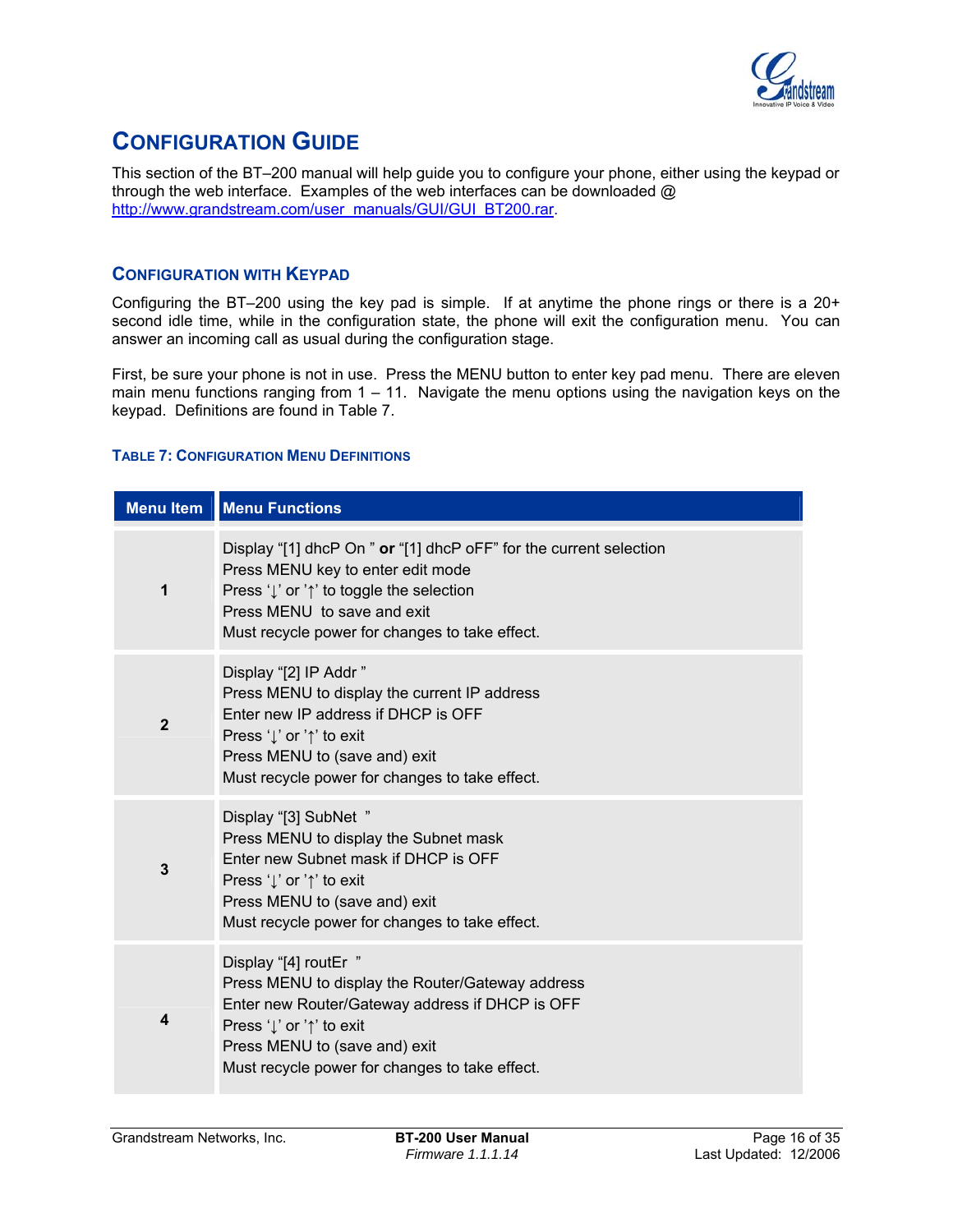

| <b>Menu Item</b> | <b>Menu Functions</b>                                                                                                                                                                                                                                                                                                                                                                                                                                                                                                                                                                       |
|------------------|---------------------------------------------------------------------------------------------------------------------------------------------------------------------------------------------------------------------------------------------------------------------------------------------------------------------------------------------------------------------------------------------------------------------------------------------------------------------------------------------------------------------------------------------------------------------------------------------|
| 5                | Display "[5] dnS<br>Press MENU to display the DNS address<br>Enter new DNS address if DHCP is OFF<br>Press '↓' or '↑' to exit<br>Press MENU to (save and) exit<br>Must recycle power for changes to take effect.                                                                                                                                                                                                                                                                                                                                                                            |
| $\bf 6$          | Display "[6] tFtP<br>Press MENU to display the TFTP address<br>Enter new TFTP server IP address<br>Press MENU to save<br>Press '↓' or '↑' to exit                                                                                                                                                                                                                                                                                                                                                                                                                                           |
| $\overline{7}$   | Display "[7] G-711u 2"<br>Press MENU to select new codec<br>Press 'Į' or '↑' to browse a list of available codecs<br>line 2 " - G-711A 2"<br>3 " - G-723 1"<br>4 " - G-729 2"<br>5 " - GS 1"<br>Press 1 to 9 to indicate number of frames per TX packet<br>Press MENU to save and exit<br>Must recycle power for changes to take effect.                                                                                                                                                                                                                                                    |
| 8                | Display "[8] SIP SP-1"<br>Reserve for future products.                                                                                                                                                                                                                                                                                                                                                                                                                                                                                                                                      |
| 9                | Display "[9] codE rEL"<br>Press Menu to display the code releases<br>Press 'l' or '1' to browse<br>line 1 "b 2006-09-28" - date: boot code<br>2 " 1. 1. 1. 3" - version: boot code<br>3 "P 2006-10-02" - date: phone code<br>4 " 1. 1. 1. 14 – version: phone code<br>5 "1r 2004-05-12" - date: 1st ring tone<br>6 " 1.0.0.0" - version: ring tone<br>7 "2r 2004-05-12" - date: 2nd ring tone<br>8 " 1.0.0.0" - version: ring tone<br>9 "3r 0000-00-00" - date: 3rd ring tone<br>10 " 1.0.0.0" - version: ring tone<br>(all zeroes means unavailable or unsupported)<br>Press MENU to exit. |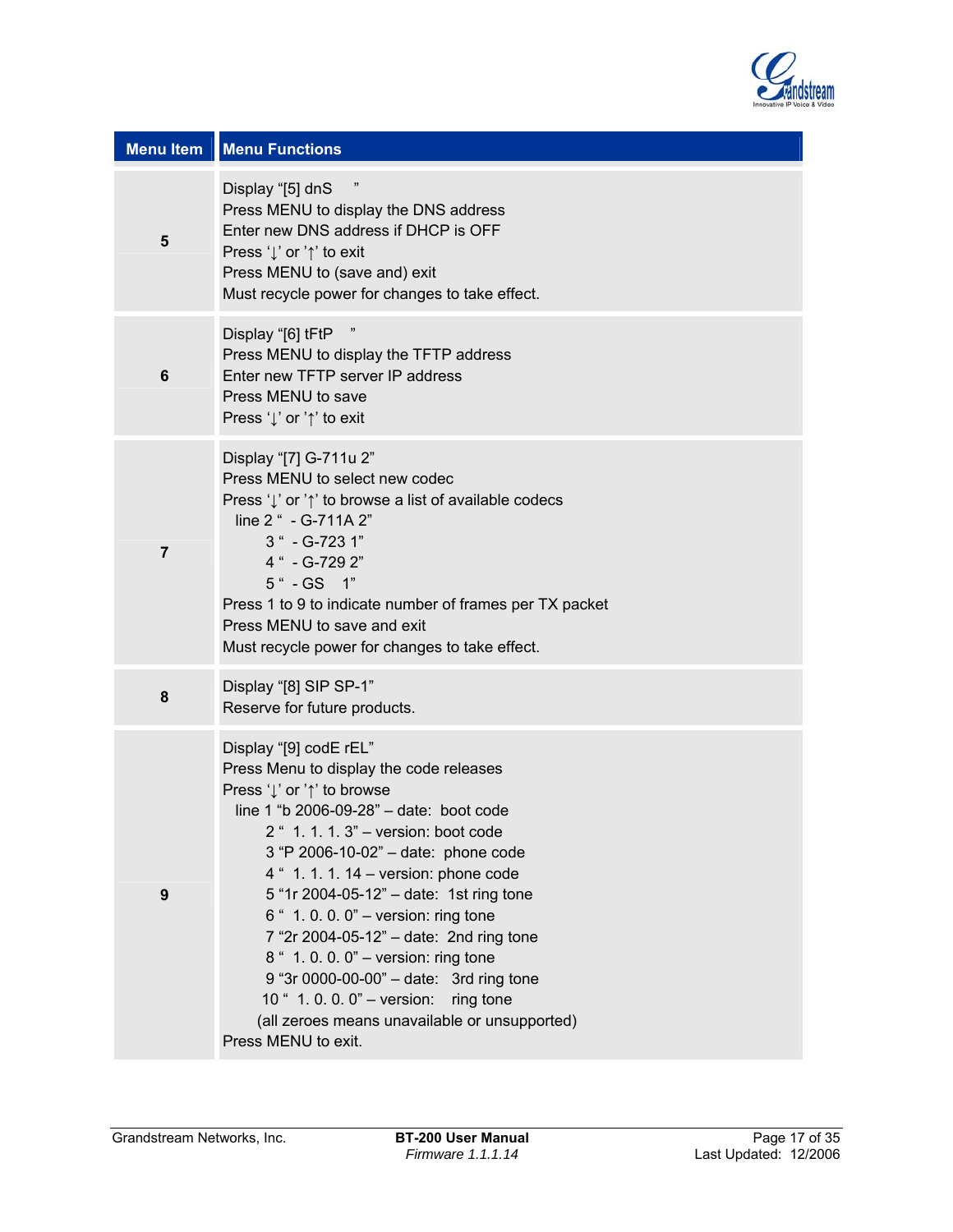

<span id="page-17-0"></span>

| <b>Menu Item</b>        | <b>Menu Functions</b>                                                                                                                                                                                                                                                                                                                                                              |
|-------------------------|------------------------------------------------------------------------------------------------------------------------------------------------------------------------------------------------------------------------------------------------------------------------------------------------------------------------------------------------------------------------------------|
| 10                      | Display "[10] Phy Addr"<br>Press MENU to display the physical / MAC address.<br>Press 'l' or '1' to exit.                                                                                                                                                                                                                                                                          |
| 11                      | Display "[11] ring 0"<br>Press MENU to hear the selected ring tone, press ' $\downarrow$ ' or ' $\uparrow$ ' to select the stored ring<br>tones. There are 3 available ring-tones: ring 0 (default), ring 1 and ring 2. ring 3 is<br>unavailable or unsupported.<br>Press MENU to select and exit.                                                                                 |
| <b>Factory</b><br>Reset | Display "-- rESEt --". Please be very careful when using this function.<br>Two options: factory reset or manual reboot.<br><b>Factory Reset:</b><br>1. Key in the physical / MAC address on back of the phone.<br>2. Press MENU to reset phone to FACTORY DEFAULT settings. All your<br>setting will be erased.<br>Manual Reboot: Press MENU without keying anything.              |
| <b>Others</b>           | When phone is powered on and time is displayed<br>Press 'l' or ' <sup>†</sup> ', Display " ring [4] ", press 'l' or ' <sup>†'</sup> again to hear and adjust the ring<br>tone volume, from 0 (off) to 7 (maximum), off and on hook to set<br>Press SPEAKERPHONE button, or off hook and pick up handset, press 'J' or '1' to<br>adjust the speakerphone/headset or handset volume. |

# **CONFIGURATION WITH WEB BROWSER**

The BT–200 has an embedded Web server that will respond to HTTP GET/POST requests. It also has embedded HTML pages that allow a user to configure the IP phone through any web browser.

# **Access the Web Configuration Menu**

The IP Phone Web Configuration Menu can be accessed by the following URI: [http://Phone-IP-Address](http://phone-ip-address/) where the Phone-IP-Address is the IP address of the phone. To find your IP address, press MENU and select the Status item to see "*IP: IP Address*".

**NOTE:** When typing the IP address into a browser, strip out the leading "0" as the browser will parse in octet. **e.g.** if the IP address is: 192.168.001.014, please type in: 192.168.1.14.

# **END USER CONFIGURATION**

Once this HTTP request is sent from a Web browser, the web server will display a login screen. The password is case sensitive with maximum length of 25 characters. The factory default password for the End User is "**123**". After login, the embedded Web server will display the Configuration page, explained in detail in Table 8.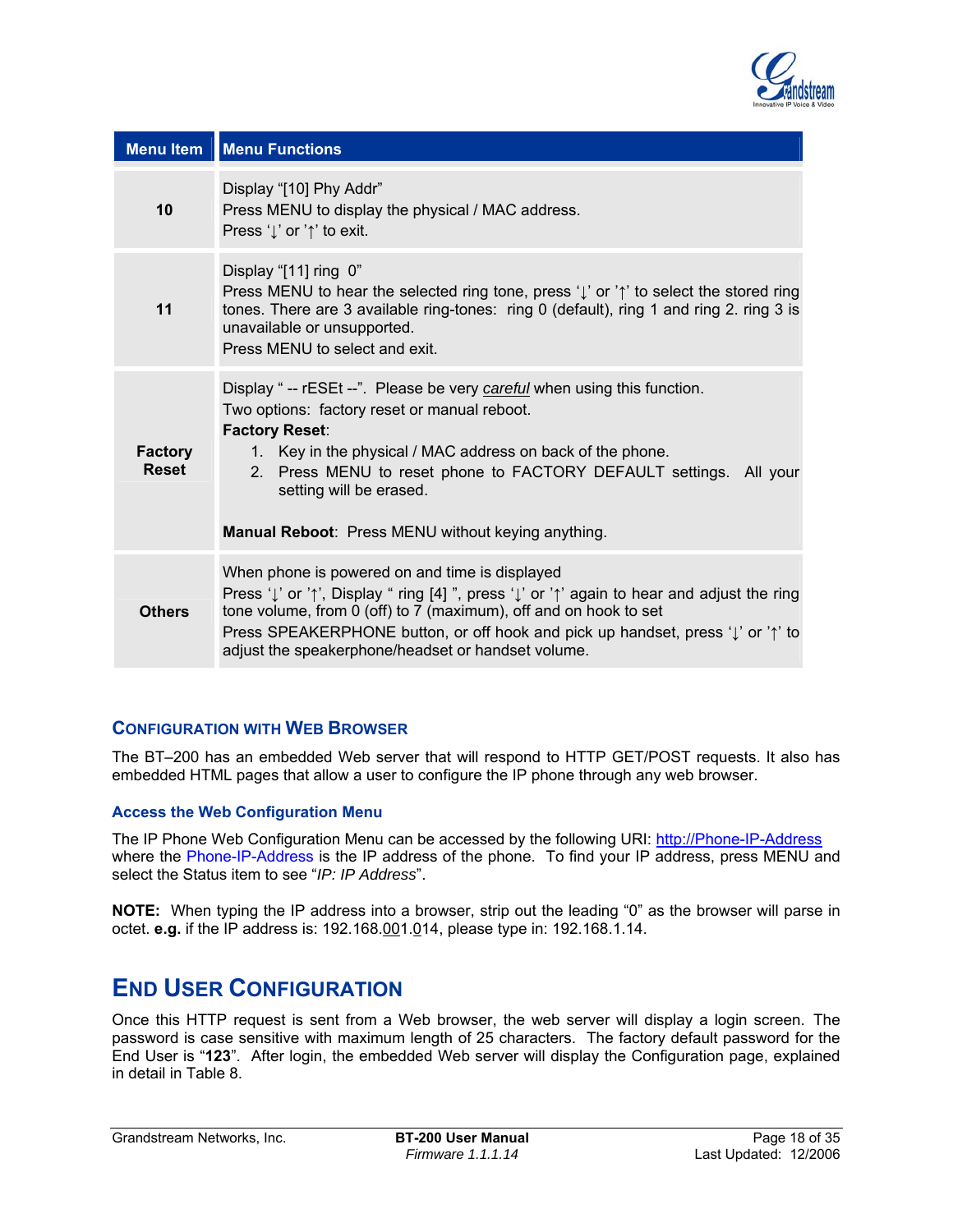

# <span id="page-18-0"></span>**TABLE 8: KEYPAD BUTTON DEFINITIONS**

| <b>End User</b><br><b>Password</b>     | This contains the password to access the Web Configuration Menu. This field is<br>case sensitive with a maximum length of 25 characters.                                                                                                                                                                                                                                                                                                                                                                                                                                                                                                                                                                                                                                                                                                                                                                                                                                                                                                                                                                                                                                                                                                                                                                                                                                                                                                                                                                                                                                                                                                                                                                                                                                                 |
|----------------------------------------|------------------------------------------------------------------------------------------------------------------------------------------------------------------------------------------------------------------------------------------------------------------------------------------------------------------------------------------------------------------------------------------------------------------------------------------------------------------------------------------------------------------------------------------------------------------------------------------------------------------------------------------------------------------------------------------------------------------------------------------------------------------------------------------------------------------------------------------------------------------------------------------------------------------------------------------------------------------------------------------------------------------------------------------------------------------------------------------------------------------------------------------------------------------------------------------------------------------------------------------------------------------------------------------------------------------------------------------------------------------------------------------------------------------------------------------------------------------------------------------------------------------------------------------------------------------------------------------------------------------------------------------------------------------------------------------------------------------------------------------------------------------------------------------|
| <b>IP Address</b>                      | There are two modes under which the BT-200 can operate:<br>DHCP Mode: all the field values for the Static IP mode are not used (even<br>$1_{\cdot}$<br>though they are still saved in the Flash memory.) The BT-200 will acquire<br>its IP address from the first DHCP server it discovers from the LAN it is<br>connected.<br>To use the PPPoE feature the PPPoE account settings need to be set. The<br>BT-200 will attempt to establish a PPPoE session if any of the PPPoE<br>fields is set.<br>2. STATIC IP Mode: the IP address, Subnet Mask, Default Router IP<br>address, DNS Server 1 (primary), DNS Server 2 (secondary) fields will<br>need to be configured. These fields are set to zero by default.                                                                                                                                                                                                                                                                                                                                                                                                                                                                                                                                                                                                                                                                                                                                                                                                                                                                                                                                                                                                                                                                        |
| <b>Time Zone</b>                       | This parameter controls how the date/time is displayed according to the specified<br>time zone.                                                                                                                                                                                                                                                                                                                                                                                                                                                                                                                                                                                                                                                                                                                                                                                                                                                                                                                                                                                                                                                                                                                                                                                                                                                                                                                                                                                                                                                                                                                                                                                                                                                                                          |
| <b>Daylight Savings</b><br><b>Time</b> | This parameter controls whether the displayed time will be daylight savings time or<br>not. If set to "Yes" and the Optional Rule is empty, then the displayed time will be 1<br>hour ahead of normal time. The "Automatic Daylight Saving Time Rule" shall have<br>the following syntax: start-time;end-time;saving<br>Both start-time and end-time have the same syntax:<br>month, day, weekday, hour, minute<br>month: 1,2,3,,12 (for Jan, Feb, , Dec)<br>day: [+ -]1,2,3,,31<br>weekday: 1, 2, 3, , 7 (for Mon, Tue, , Sun), or 0 which means the daylight<br>saving rule is not based on week days but based on the day of the month.<br>hour: hour (0-23), minute: minute (0-59)<br>If "weekday" is 0, it means the date to start or end daylight saving is at exactly the<br>given date. In that case, the "day" value must not be negative. If "weekday" is not<br>zero and "day" is positive, then the daylight saving starts on the first "day" th iteration<br>of the weekday (1st Sunday, 3rd Tuesday etc). If "weekday" us not zero and "day"<br>is negative, then the daylight saving starts on the last "day"th iteration of the<br>weekday (last Sunday, 3rd last Tuesday etc). The saving is in the unit of minutes.<br>The saving time may also be preceded by a negative (-) sign if subtraction is<br>desired instead of addition. The default value for "Automatic Daylight Saving Time<br>Rule" shall be set to<br>"04,01,7,02,00;10,-1,7,02,00;60" which is the rule for US.<br><b>Examples</b><br>US/Canada where daylight saving time is applicable:<br>04,01,7,02,00;10,-1,7,02,00;60<br>This means the daylight saving time starts from the first Sunday of April at<br>2AM and ends the last Sunday of October at 2AM. The saving is 60 minutes<br>(1 hour). |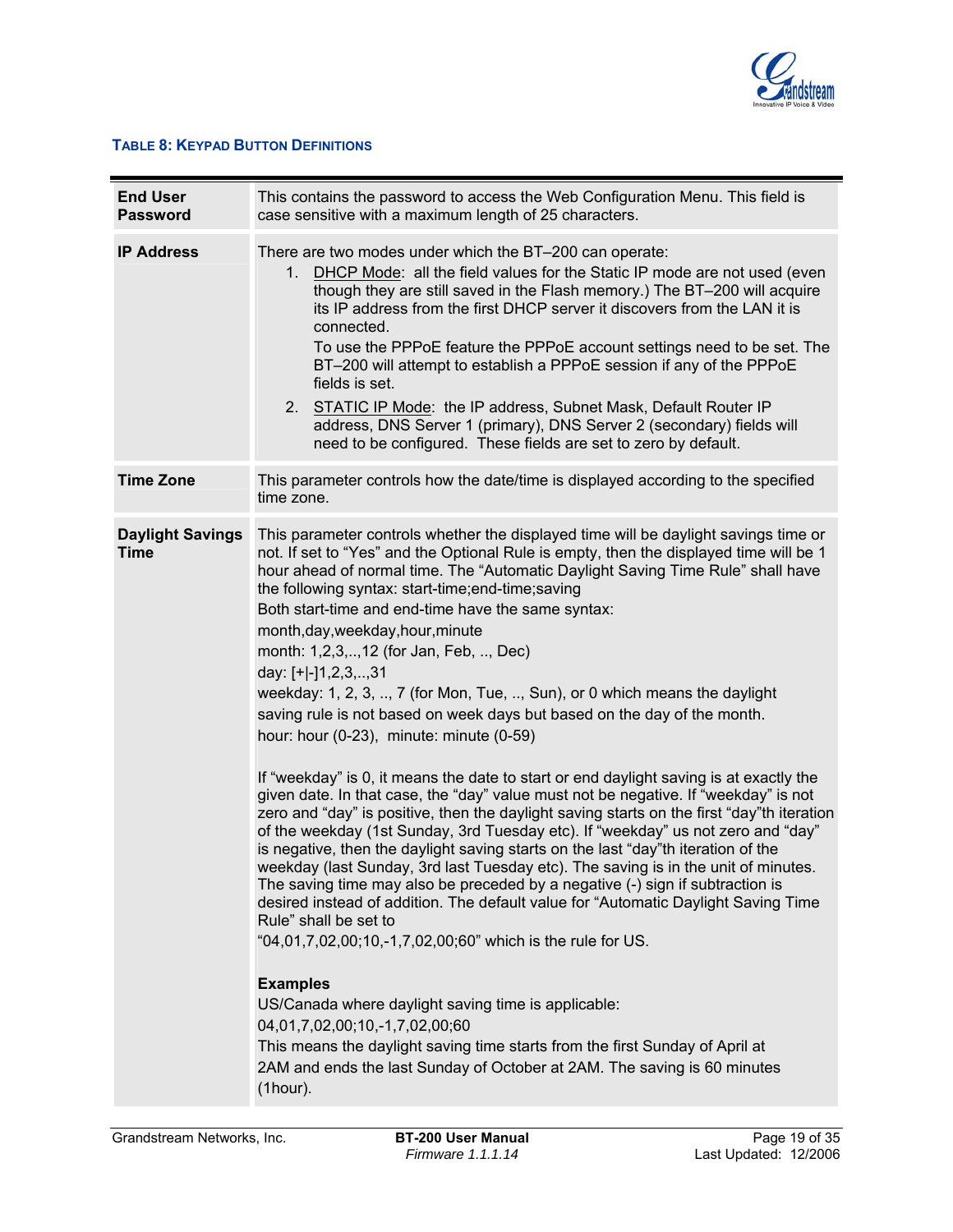

| <b>Date Display</b><br><b>Format</b>                     | Allow user to choose among the following three formats:<br>1. Year-Month-Day<br>2.<br>Month-Day-Year<br>3.<br>Day-Month-Year                                                                                                                                                             |
|----------------------------------------------------------|------------------------------------------------------------------------------------------------------------------------------------------------------------------------------------------------------------------------------------------------------------------------------------------|
| <b>Display Account</b><br>Name instead of<br><b>Date</b> | If set to Yes, it will display the information entered on Account Name field from<br>Account page.                                                                                                                                                                                       |
| <b>Device Mode</b>                                       | This parameter controls whether the device is working in NAT router mode or<br>Bridge mode. Need save the setting and reboot the device before the setting start<br>to work.                                                                                                             |
| <b>WAN side HTTP</b><br>access                           | If set to "Yes", user can access the configuration page through the WAN port,<br>instead of connecting PC and BT200 through the "PC" port to do the configuration.<br>On the other hand, it exposes the BT200 to others, and may cause some security<br>issues for users. Default is No. |
| <b>Reply to ICMP on</b><br><b>WAN port</b>               | If set to "Yes", The BT200 will respond to the PING command from other computers<br>for testing, but it also is vulnerable to the DOS attack. Default is No.                                                                                                                             |
| <b>Cloned WAN</b><br><b>MAC Addr</b>                     | Allow the user to set a specific MAC address. Set in Hex format.                                                                                                                                                                                                                         |
| <b>LAN Subnet</b><br><b>Mask</b>                         | Sets the LAN subnet mask. Default value is 255.255.255.0                                                                                                                                                                                                                                 |
| <b>LAN DHCP Base</b><br>IP                               | Base IP for the LAN port, which function as a Gateway for the subnet.<br>Default value is 192.168.2.1.                                                                                                                                                                                   |
| <b>DHCP IP Lease</b><br><b>Time</b>                      | Value is set in units of hours. Default value is 120hr (5 Days.) The time IP address<br>is assigned to the LAN clients.                                                                                                                                                                  |
| <b>DMZ IP</b>                                            | Forward all WAN IP traffic to a specific IP address if no matching port is used by<br>HandyTone-486 itself or in the defined port forwarding.                                                                                                                                            |
| <b>Port Forwarding</b>                                   | Allow the user to forward a matching (TCP/UDP) port to a specific LAN IP address<br>with a specific (TCP/UDP) port.                                                                                                                                                                      |
|                                                          |                                                                                                                                                                                                                                                                                          |

In addition to the Basic Settings configuration page, the end user can also access to the device Status page. The Device Status page allows the user to find device specific data. After login, the embedded Web server will display the Device Status page, explained in detail in **Table 9: Device Status Page Definitions**.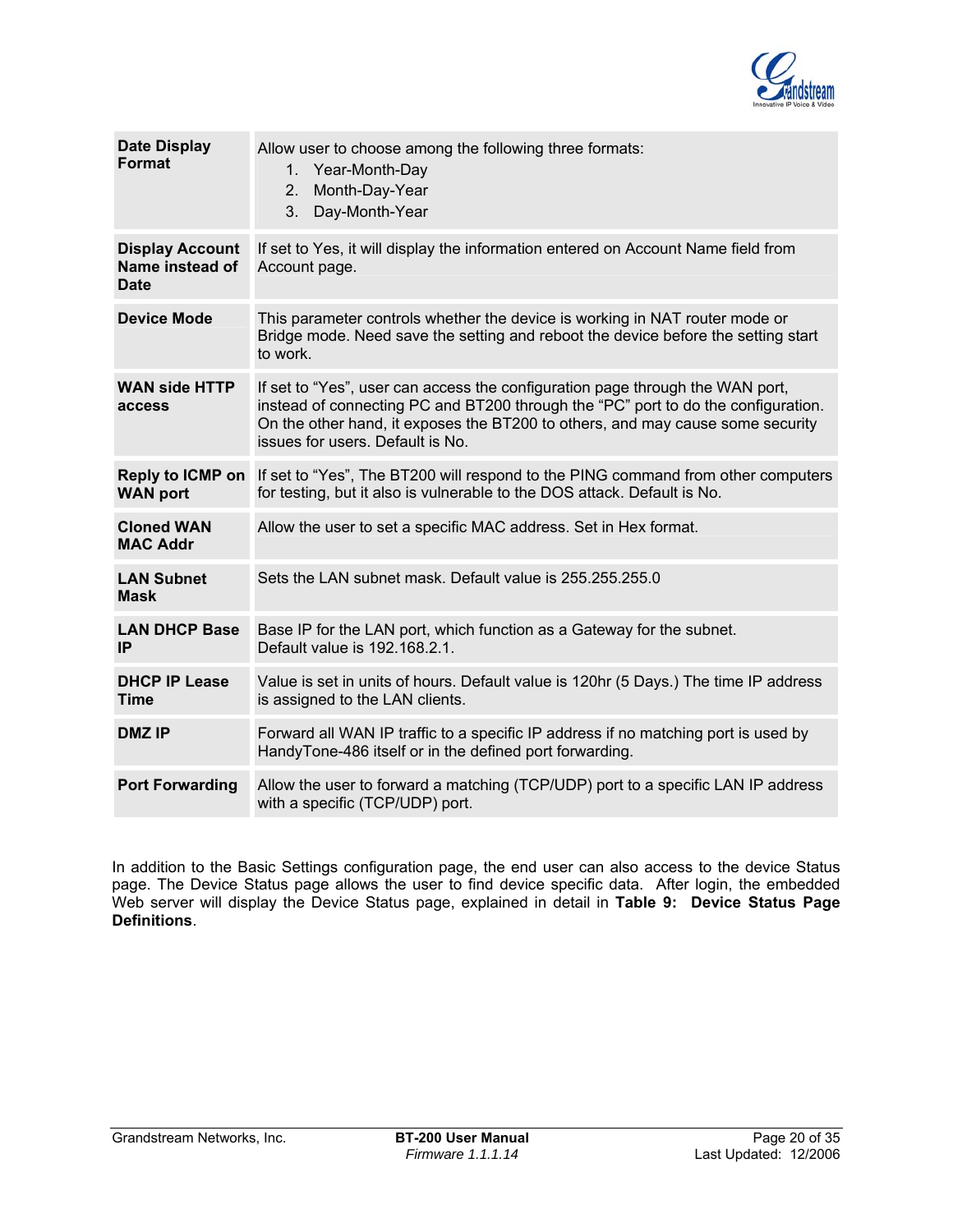

# <span id="page-20-0"></span>**TABLE 9: DEVICE STATUS DEFINITIONS**

| <b>MAC Address</b>                 | The device ID, in HEX format. This is a very important ID for ISP troubleshooting.                                                        |
|------------------------------------|-------------------------------------------------------------------------------------------------------------------------------------------|
| <b>IP Address</b>                  | This field shows LAN IP address of BT-200                                                                                                 |
| <b>Product Model</b>               | This field contains the product model info.                                                                                               |
| <b>Software Version</b>            | Program: This is the main software release. This number is always used for<br>firmware upgrade. Boot and loader are not normally changed. |
| <b>System Up Time</b>              | This field shows system up time since the last reboot.                                                                                    |
| <b>Registered</b>                  | This field indicates whether the device is registered to the SIP server(s).                                                               |
| <b>PPPoE Link Up</b>               | This field shows whether the PPPoE connection is up if connected to DSL modem.                                                            |
| <b>Detected NAT</b><br><b>Type</b> | Displays type of NAT the BT-200 is connected to via its LAN port. It is based on<br>STUN protocol.                                        |

# **ADVANCED USER CONFIGURATION**

To login to the Advanced User Configuration page, please follow the instructions in [End User](#page-17-0)  [Configuration](#page-17-0) to access the login page. The password is case sensitive with a maximum length of 25 characters and the factory default password for Advanced User is "**admin**". Advanced User configuration includes not only the end user configuration, but also advanced configuration such as SIP configuration, Codec selection, NAT Traversal Setting and other miscellaneous configuration. After login, the embedded Web server will display the Advanced Configuration page, explained in detail in **Table 10: Advanced Configuration Page Definitions**.

# **FIGURE 4: ADVANCED USER CONFIGURATION SCREENSHOT**

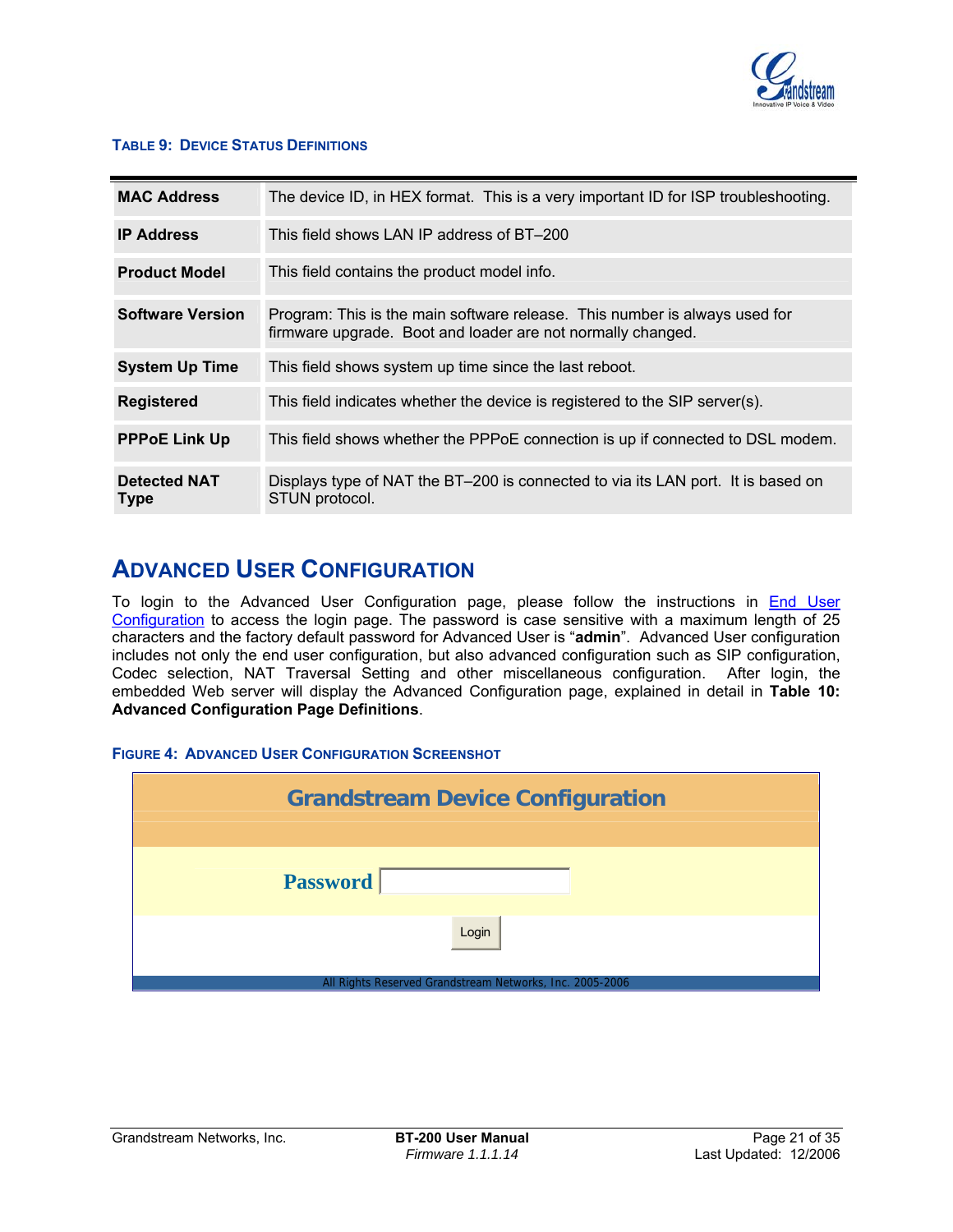

#### <span id="page-21-0"></span>**TABLE 10: ADVANCED CONFIGURATION PAGE DEFINITIONS**

| <b>Admin</b><br><b>Password</b>       | Administrator password. Only administrator can configure the "Advanced Settings"<br>page. Password field is purposely left blank for security reason after clicking update<br>and saved. The maximum password length is 25 characters.                                                                                                                                                                                                                                                                                                                                                                                                                                                                                                         |
|---------------------------------------|------------------------------------------------------------------------------------------------------------------------------------------------------------------------------------------------------------------------------------------------------------------------------------------------------------------------------------------------------------------------------------------------------------------------------------------------------------------------------------------------------------------------------------------------------------------------------------------------------------------------------------------------------------------------------------------------------------------------------------------------|
| <b>Silence</b><br><b>Suppression</b>  | This controls the silence suppression/VAD feature of G723 and G729. If set to<br>"Yes", when a silence is detected, small quantity of VAD packets (instead of audio<br>packets) will be sent during the period of no talking. If set to "No", this feature is<br>disabled.                                                                                                                                                                                                                                                                                                                                                                                                                                                                     |
| <b>Voice Frames</b><br>per TX         | This field contains the number of voice frames to be transmitted in a single Ethernet<br>packet (be advised the IS limit is based on the maximum size of Ethernet packet is<br>1500 byte (or 120kbps)).                                                                                                                                                                                                                                                                                                                                                                                                                                                                                                                                        |
|                                       | When setting this value, be aware of the requested packet time (ptime, used in SDP<br>message) is a result of configuring this parameter. This parameter is associated<br>with the first codec in the above codec Preference List or the actual used payload<br>type negotiated between the 2 conversation parties at run time. e.g., if the first<br>codec is configured as G.723 and the "Voice Frames per TX" is set to 2, then the<br>"ptime" value in the SDP message of an INVITE request will be 60ms because each<br>G.723 voice frame contains 30ms of audio. Similarly, if this field is set to 2 and the<br>first codec is G.729 or G.711 or G.726, then the "ptime" value in the SDP message<br>of an INVITE request will be 20ms. |
|                                       | If the configured voice frames per TX exceeds the maximum allowed value, the BT<br>-200 will use and save the maximum allowed value for the corresponding first<br>codec choice. The maximum value for PCM is 10 (x10ms) frames; for G.726, it is 20<br>(x10ms) frames; for G.723, it is 32 (x30ms) frames; for G.729/G.728, 64 (x10ms)<br>and 64 (x2.5ms) frames respectively.                                                                                                                                                                                                                                                                                                                                                                |
|                                       | Grandstream recommends using the default settings. Grandstream does not<br>recommend adjusting these parameters if you are an average user. Incorrect<br>settings will affect the voice quality. Please refer to the Codec FAQ at<br>http://www.grandstream.com/FAQ/FAQ-Codec.pdf for more technical detail.                                                                                                                                                                                                                                                                                                                                                                                                                                   |
| Layer 3 QoS                           | This field defines the layer 3 QoS parameter which can be the value used for IP<br>Precedence or Diff-Serv or MPLS. Default value is 48.                                                                                                                                                                                                                                                                                                                                                                                                                                                                                                                                                                                                       |
| Layer 2 QoS                           | This contains the value used for layer 2 VLAN tag. Default setting is<br>blank.                                                                                                                                                                                                                                                                                                                                                                                                                                                                                                                                                                                                                                                                |
| <b>No Key Entry</b><br><b>Timeout</b> | Default is 4 seconds.                                                                                                                                                                                                                                                                                                                                                                                                                                                                                                                                                                                                                                                                                                                          |
| Use $#$ as<br><b>Send Key</b>         | This parameter allows users to configure the "#" key as the "Send" (or "Dial") key. If<br>set to "Yes", the "#" key will immediately send the call. In this case, this key is<br>essentially equivalent to the "(Re)Dial" key. If set to "No", the "#" key is included as<br>part of the dial string.                                                                                                                                                                                                                                                                                                                                                                                                                                          |
| <b>Local RTP port</b>                 | This parameter defines the local RTP-RTCP port pair the BT-200 will listen and<br>transmit. It is the base RTP port for channel 0. When configured, channel 0 will use<br>this port _value for RTP and the port_value+1 for its RTCP; channel 1 will use<br>port value+2 for RTP and port_value+3 for its RTCP. The default value is 5004.                                                                                                                                                                                                                                                                                                                                                                                                     |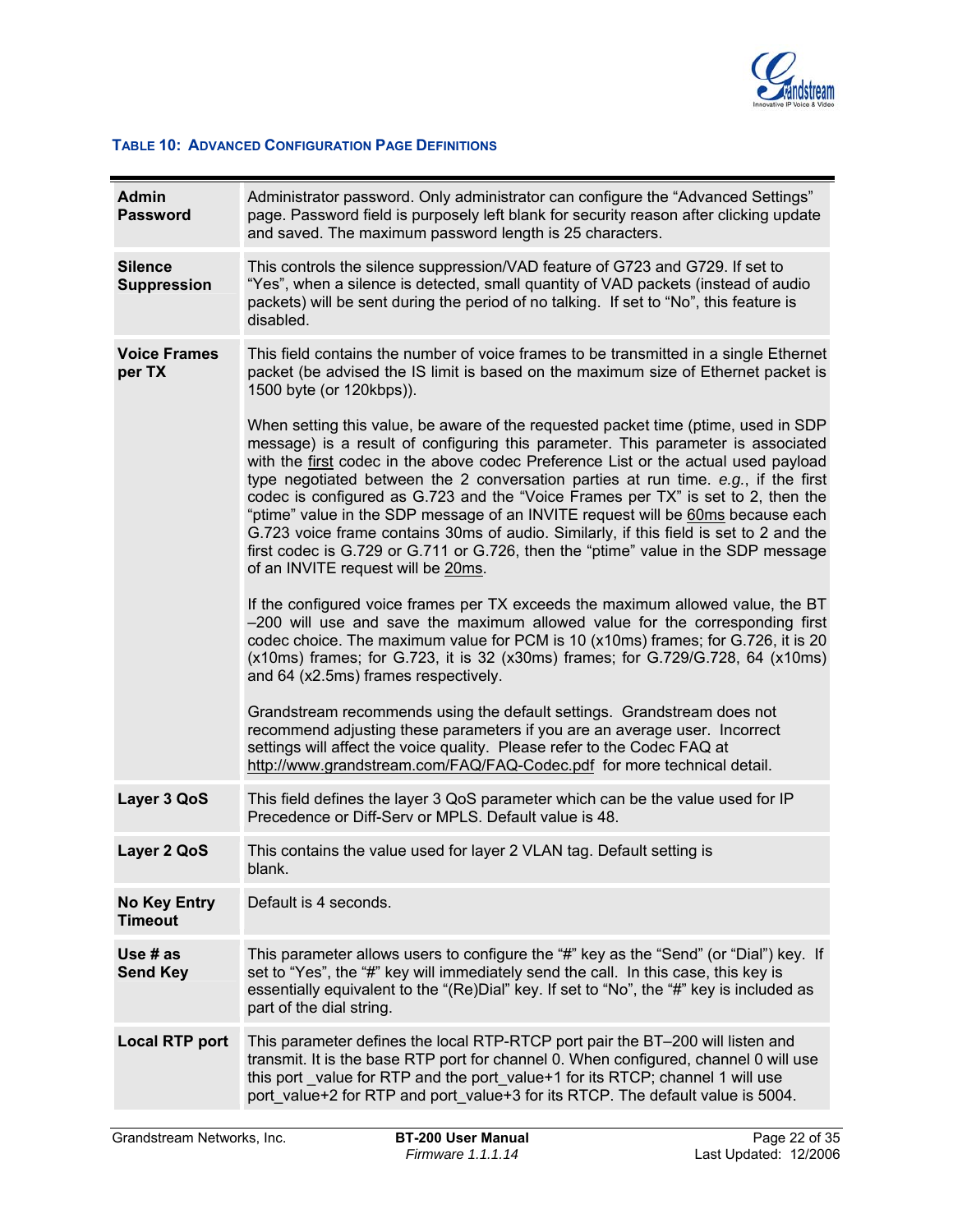

| <b>Use Random</b><br><b>Port</b>                      | This parameter, when set to Yes, will force random generation of both the local SIP<br>and RTP ports. This is usually necessary when multiple BT-200s are behind the<br>same NAT.                                                                                                                                                                                                                                                                                                                                                |
|-------------------------------------------------------|----------------------------------------------------------------------------------------------------------------------------------------------------------------------------------------------------------------------------------------------------------------------------------------------------------------------------------------------------------------------------------------------------------------------------------------------------------------------------------------------------------------------------------|
| <b>Keep-alive</b><br>interval                         | This parameter specifies how often the BT-200 sends a blank UDP packet to the<br>SIP server in order to keep the "hole" on the NAT open. Default is 20 seconds.                                                                                                                                                                                                                                                                                                                                                                  |
| <b>Use NAT IP</b>                                     | NAT IP address used in SIP/SDP message. Default is blank.                                                                                                                                                                                                                                                                                                                                                                                                                                                                        |
| <b>STUN Server</b>                                    | IP address or Domain name of the STUN server.                                                                                                                                                                                                                                                                                                                                                                                                                                                                                    |
| <b>Firmware</b><br><b>Upgrade and</b><br>provisioning | This radio button will enable BT-200 to download firmware or configuration file<br>through either TFTP or HTTP.                                                                                                                                                                                                                                                                                                                                                                                                                  |
| <b>Via TFTP</b><br><b>Server</b>                      | This is the IP address of the configured TFTP server. If selected and it is non-zero<br>or not blank, the BT-200 will retrieve new configuration file or new code image from<br>the specified TFTP server at boot time. If after 3 attempts boot-up fails, the server<br>will timeout and then start the boot process using the existing code image in the<br>Flash memory. If a TFTP server is configured and a new code image is retrieved,<br>the new downloaded image will be verified and then saved into the Flash memory. |
|                                                       | NOTE: Please do NOT interrupt the TFTP upgrade process (especially the power<br>supply) as this will damage the device. Depending on the network environment this<br>process can take up to 15 or 20 minutes.                                                                                                                                                                                                                                                                                                                    |
| <b>Via HTTP</b><br><b>Server</b>                      | The URL for the HTTP server used for firmware upgrade and configuration via<br>HTTP. i.e. http://provisioning.mycompany.com:6688/Grandstream/1.0.5.16<br>Here ":6688" is the specific TCP port that the HTTP server is listening at, it can be<br>omitted if using default port 80.                                                                                                                                                                                                                                              |
|                                                       | <b>NOTE:</b> If Auto Upgrade is set to No, BT-200 will only do HTTP download once at<br>boot up.                                                                                                                                                                                                                                                                                                                                                                                                                                 |
| <b>Allow DHCP</b><br>Option 66 to<br>override server  | DHCP Option 66 is used to identify a TFTP server when the 'sname' field in the<br>DHCP header has been used for DHCP options. If you choose yes, BT-200 will use<br>the TFTP server resolved from DHCP, instead of the one you specified in the "TFTP<br>Server" option above.                                                                                                                                                                                                                                                   |
| <b>Automatic</b><br><b>Upgrade</b>                    | Choose Yes to enable automatic upgrade and provisioning.<br>In "Check for new firmware every" field, enter the number of days to enable BT-200<br>to check the server for firmware upgrade or configuration in the defined period of<br>days. When set to No, BT-200 will only upgrade once at boot up.<br>You also have the following options:<br>"Always check for New Firmware"<br>"Check New Firmware only when F/W pre/suffix changes"<br>$\bullet$<br>"Always skip firmware check."                                        |
| <b>Authenticate</b><br><b>Conf File</b>               | If set to Yes, cfg file will be authenticated before acceptance. Useful to protect<br>against unauthorized changes to the device configuration.                                                                                                                                                                                                                                                                                                                                                                                  |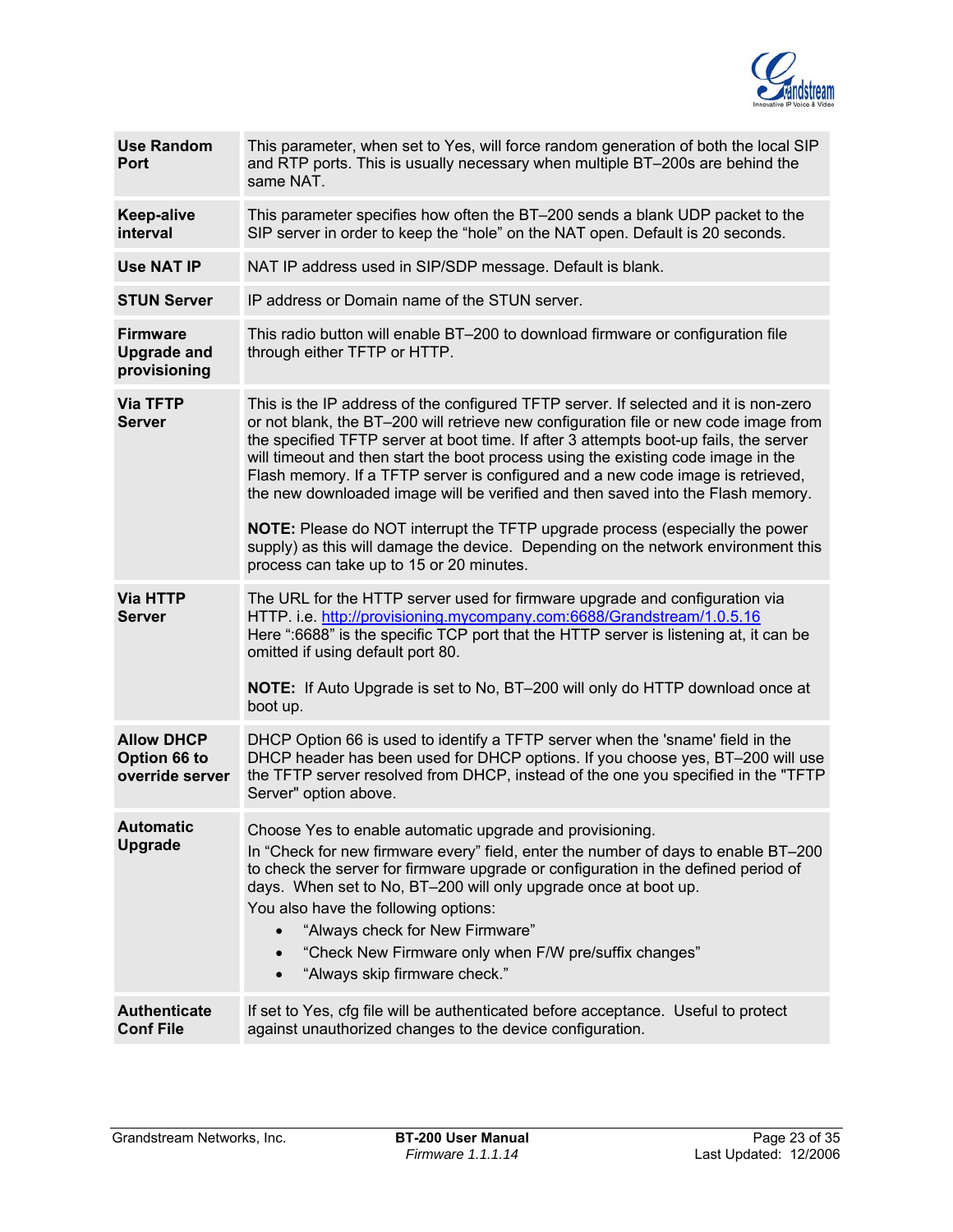

| <b>Off-hook Auto</b><br><b>Dial</b>                         | This parameter allows the user to configure a User ID or extension number to be<br>automatically dialed upon off-hook. Please NOTE that only the user part of a SIP<br>address needs to be entered here. The phone will automatically append the "@"<br>and the host portion of the corresponding SIP address.                                                                                                                                                                                                                                                                                                                                                                                                                                                                                                                                                                                                                          |
|-------------------------------------------------------------|-----------------------------------------------------------------------------------------------------------------------------------------------------------------------------------------------------------------------------------------------------------------------------------------------------------------------------------------------------------------------------------------------------------------------------------------------------------------------------------------------------------------------------------------------------------------------------------------------------------------------------------------------------------------------------------------------------------------------------------------------------------------------------------------------------------------------------------------------------------------------------------------------------------------------------------------|
| <b>DTMF Payload</b><br><b>Type</b>                          | This parameter sets the payload type for DTMF using RFC2833.                                                                                                                                                                                                                                                                                                                                                                                                                                                                                                                                                                                                                                                                                                                                                                                                                                                                            |
| <b>Syslog Server</b>                                        | The IP address or URL of System log server. This feature is especially useful for<br>ITSP (Internet Telephone Service Provider).                                                                                                                                                                                                                                                                                                                                                                                                                                                                                                                                                                                                                                                                                                                                                                                                        |
| <b>Syslog Level</b>                                         | Select the BT-200 to report the log level. Default is NONE. The level is one of<br>DEBUG, INFO, WARNING or ERROR. Syslog messages are sent based on the<br>following events:<br>product model/version on boot up (INFO level)<br>1.<br>NAT related info (INFO level)<br>2.<br>sent or received SIP message (DEBUG level)<br>3.<br>SIP message summary (INFO level)<br>4.<br>inbound and outbound calls (INFO level)<br>5.<br>registration status change (INFO level)<br>6.<br>negotiated codec (INFO level)<br>7.<br>Ethernet link up (INFO level)<br>8.<br>SLIC chip exception (WARNING and ERROR levels)<br>9.<br>memory exception (ERROR level)<br>10.<br>The Syslog uses USER facility. In addition to standard Syslog payload, it contains<br>the following components:<br>GS_LOG: [device MAC address][error code] error message<br>Example: May 19 02:40:38 192.168.1.14 GS_LOG: [00:0b:82:00:a1:be][000]<br>Ethernet link is up |
| <b>NTP server</b>                                           | URI or IP address of the NTP (Network Time Protocol) server, which will be used by<br>the phone to synchronize the date and time.                                                                                                                                                                                                                                                                                                                                                                                                                                                                                                                                                                                                                                                                                                                                                                                                       |
| <b>Allow DHCP</b><br>Option 42 to<br>override NTP<br>server | DHCP Option 42 specifies a list of IP addresses for Network Time Protocol (NTP)<br>servers available to the client. If you choose yes, BT200 will use the NTP servers<br>resolved from DHCP, instead of the one you specified in the "NTP Server" option<br>above.                                                                                                                                                                                                                                                                                                                                                                                                                                                                                                                                                                                                                                                                      |
| <b>Distinctive Ring</b><br><b>Tone</b>                      | Customer Ring Tone 1 to 3 with associate Caller ID: when selected, if Caller ID is<br>configured, then the device will ONLY sound this ring tone when the incoming call is<br>from the Caller ID, device will use System Ring Tone for all other calls.<br>When selected but no Caller ID is configured, the selected ring tone will be used for<br>all incoming calls.                                                                                                                                                                                                                                                                                                                                                                                                                                                                                                                                                                 |
| <b>Disable Call</b><br><b>Waiting</b>                       | Default is No.                                                                                                                                                                                                                                                                                                                                                                                                                                                                                                                                                                                                                                                                                                                                                                                                                                                                                                                          |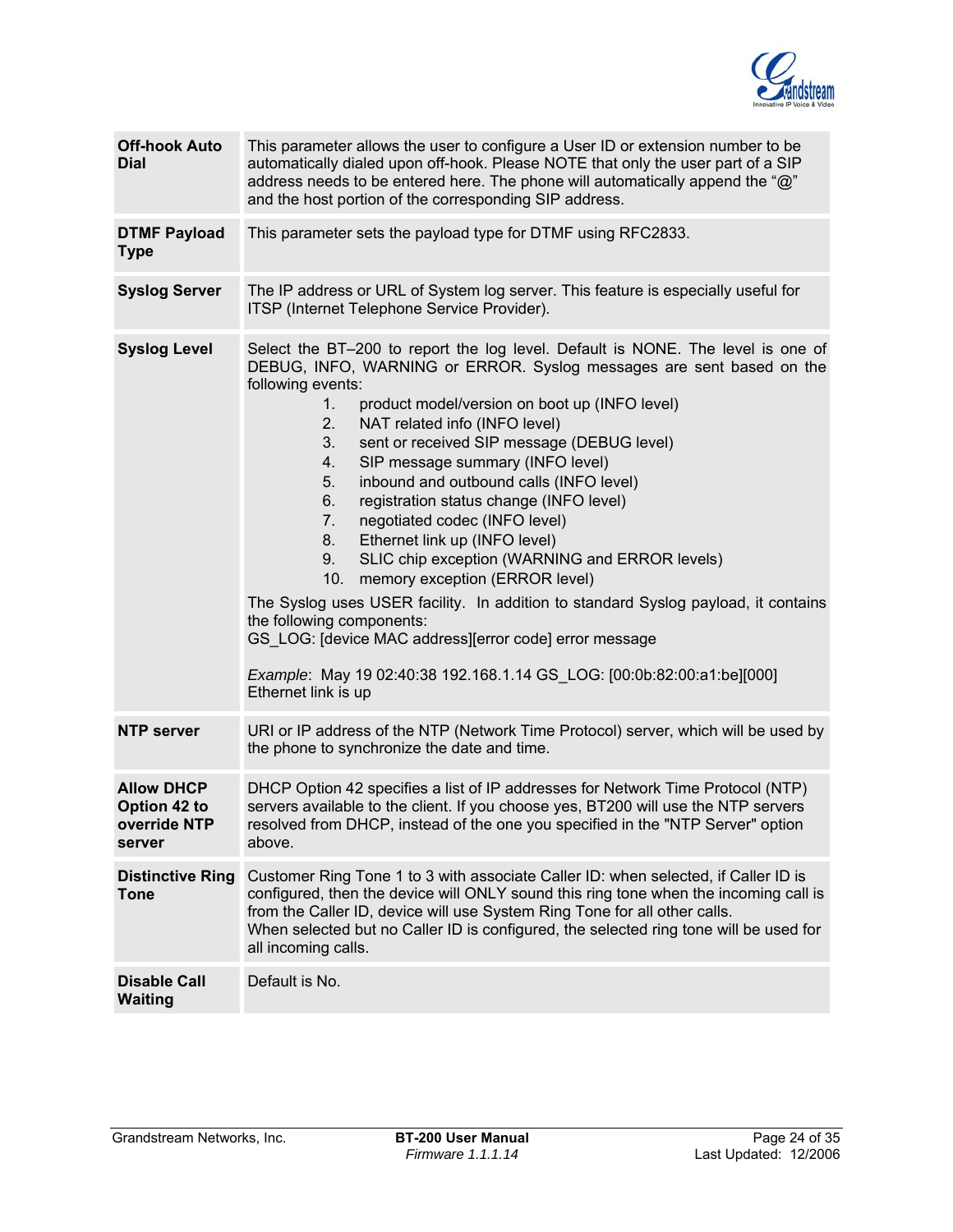

<span id="page-24-0"></span>

| <b>Quick IP Call</b><br><b>Mode</b> | Dial an IP address under the same LAN segment by simply pressing the last octet<br>in the IP address.<br>In the <b>Advanced Settings</b> page the option "Use Quick IP-call mode", is set to No<br>by default. When this option is set to YES, and #XXX is dialed, where X is 0-9 and<br>XXX <=255, phone will make direct IP call to aaa.bbb.ccc.XXX where aaa.bbb.ccc<br>comes from the local IP address REGARDLESS of subnet mask.<br>#XX or #X are also valid so leading 0 is not required (but OK).<br>eg.<br>192.168.0.2 calling 192.168.0.3 just dial #3 follow by SEND or #<br>192.168.0.2 calling 192.168.0.23 just dial #23 follow by SEND or #<br>192.168.0.2 calling 192.168.0.123 just dial #123 follow by SEND or #<br>192.168.0.2 dial #3 and #03 and #003 has same effect --> call 192.168.0.3<br><b>NOTE:</b> If you have a SIP Server configured, Direct IP-IP call will still work. However,<br>if you are using STUN, Direct IP-IP call will also use STUN. |
|-------------------------------------|---------------------------------------------------------------------------------------------------------------------------------------------------------------------------------------------------------------------------------------------------------------------------------------------------------------------------------------------------------------------------------------------------------------------------------------------------------------------------------------------------------------------------------------------------------------------------------------------------------------------------------------------------------------------------------------------------------------------------------------------------------------------------------------------------------------------------------------------------------------------------------------------------------------------------------------------------------------------------------|
| Lock keypad                         | If this parameter is set to "Yes", the configuration updates via keypad for Menu Item                                                                                                                                                                                                                                                                                                                                                                                                                                                                                                                                                                                                                                                                                                                                                                                                                                                                                           |
| update                              | 7, 9, 12 are disabled.                                                                                                                                                                                                                                                                                                                                                                                                                                                                                                                                                                                                                                                                                                                                                                                                                                                                                                                                                          |

# **TABLE 11: INDIVIDUAL SETTINGS DEFINITIONS**

| <b>Account Active</b>                  | This field indicates whether the account is active or not. The default value for<br>the primary account Account 1 is Yes. The default values for the other three<br>accounts are No.                                                                                                         |
|----------------------------------------|----------------------------------------------------------------------------------------------------------------------------------------------------------------------------------------------------------------------------------------------------------------------------------------------|
| <b>Account Name</b>                    | A name to identify an account which will be displayed in LCD.                                                                                                                                                                                                                                |
| <b>SIP Server</b>                      | SIP Server's IP address or Domain name provided by VoIP service provider.                                                                                                                                                                                                                    |
| <b>Outbound Proxy</b>                  | IP address or Domain name of Outbound Proxy, or Media Gateway, or<br>Session Border Controller. Used by BT-200 for firewall or NAT penetration in<br>different network environment. If symmetric NAT is detected, STUN will not<br>work and ONLY outbound proxy can provide solution for it. |
| <b>SIP User ID</b>                     | User account information, provided by VoIP service provider (ITSP), usually<br>has the form of digit similar to phone number or actually a phone number.                                                                                                                                     |
| <b>Authenticate ID</b>                 | SIP service subscriber's Authenticate ID used for authentication. Can be<br>identical to or different from SIP User ID.                                                                                                                                                                      |
| <b>Authenticate</b><br><b>Password</b> | SIP service subscriber's account password for BT-200 to register to (SIP)<br>servers of ITSP.                                                                                                                                                                                                |
| <b>Name</b>                            | SIP service subscriber's name which will be used for Caller ID display.                                                                                                                                                                                                                      |
| <b>Use DNS SRV:</b>                    | Default is No. If set to Yes the client will use DNS SRV to look up server.                                                                                                                                                                                                                  |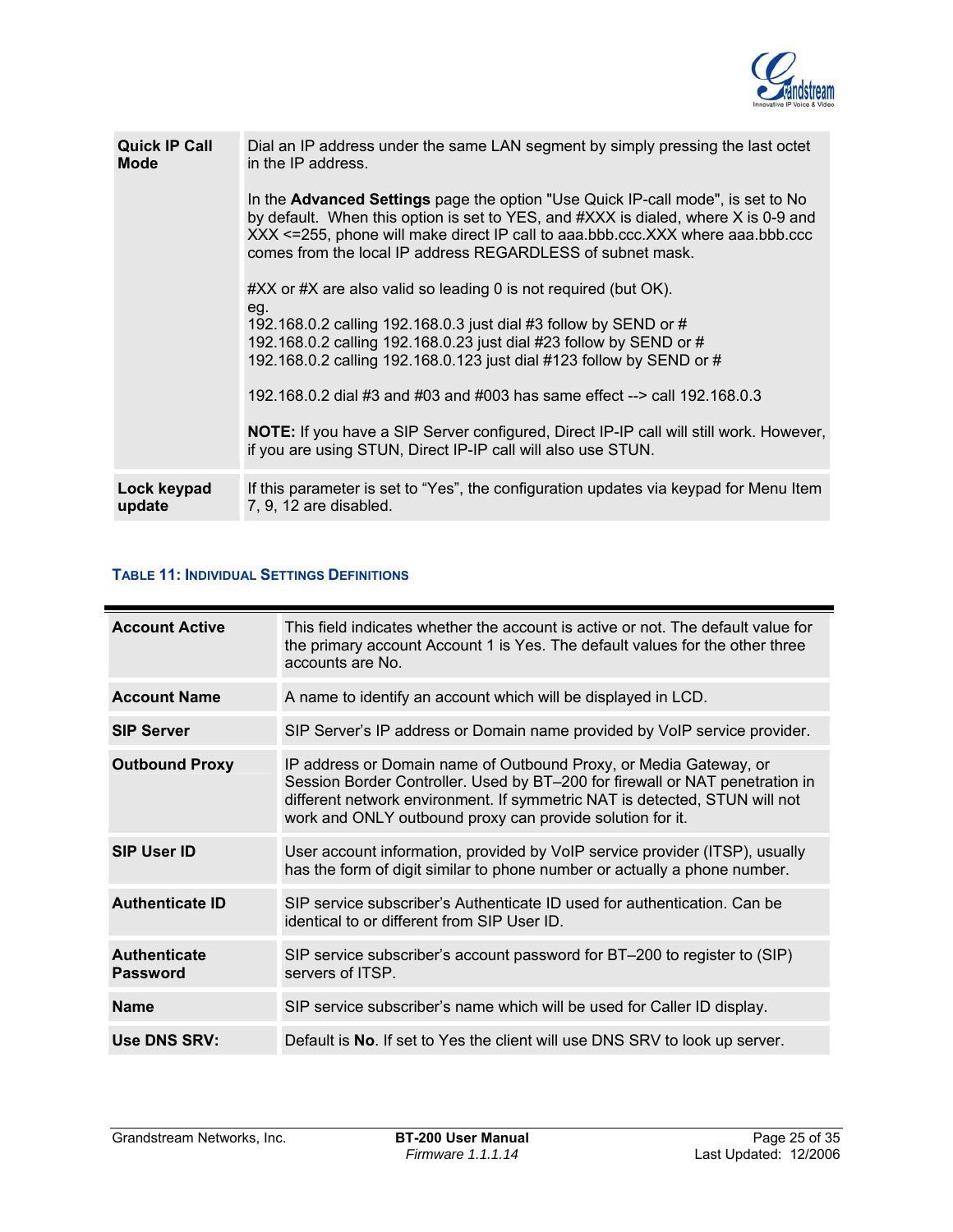

| <b>User ID is Phone</b><br><b>Number</b> | If the BT-200 has an assigned PSTN telephone number, this field should be<br>set to "Yes". Otherwise, set it to "No". If "Yes" is set, a "user=phone" parameter<br>will be attached to the "From" header in SIP request                                                                                                                                                                                                                                                                                                                                                                                                                                                                                                                                                                                                                                                                                 |
|------------------------------------------|---------------------------------------------------------------------------------------------------------------------------------------------------------------------------------------------------------------------------------------------------------------------------------------------------------------------------------------------------------------------------------------------------------------------------------------------------------------------------------------------------------------------------------------------------------------------------------------------------------------------------------------------------------------------------------------------------------------------------------------------------------------------------------------------------------------------------------------------------------------------------------------------------------|
| <b>SIP Registration</b>                  | This parameter controls whether the BT-200 needs to send REGISTER<br>messages to the proxy server. The default setting is "Yes".                                                                                                                                                                                                                                                                                                                                                                                                                                                                                                                                                                                                                                                                                                                                                                        |
| <b>Unregister on Reboot</b>              | Default is No. If set to yes, the SIP user's registration information will be<br>cleared on reboot.                                                                                                                                                                                                                                                                                                                                                                                                                                                                                                                                                                                                                                                                                                                                                                                                     |
| <b>Register Expiration</b>               | This parameter allows user to specify the time frequency (in minutes) that BT-<br>200 refreshes its registration with the specified registrar. The default interval is<br>60 minutes (or 1 hour). The maximum interval is 65535 minutes (about 45<br>days).                                                                                                                                                                                                                                                                                                                                                                                                                                                                                                                                                                                                                                             |
| <b>Local SIP port</b>                    | This parameter defines the local SIP port the BT-200 will listen and transmit.<br>The default value for Account 1 is 5060. It is 5062, 5064, 5066 for Account 2,<br>Account 3 and Account 4 respectively.                                                                                                                                                                                                                                                                                                                                                                                                                                                                                                                                                                                                                                                                                               |
| <b>SIP T1 Timeout</b>                    | T1 is an estimate of the round-trip time (RTT) between the client and server<br>transactions. If the network latency is high, select bigger value for reliable<br>usage.                                                                                                                                                                                                                                                                                                                                                                                                                                                                                                                                                                                                                                                                                                                                |
| <b>SIP T2 Interval</b>                   | This element sets the value of the SIP protocol T2 timer, in seconds. Timer T2<br>defines the retransmit interval for INVITE responses and non-INVITE<br>requests. The SIP protocol default value is 4 seconds.                                                                                                                                                                                                                                                                                                                                                                                                                                                                                                                                                                                                                                                                                         |
| <b>NAT Traversal</b>                     | This parameter defines whether the BT-200 NAT traversal mechanism will be<br>activated or not. If activated (by choosing "Yes") and a STUN server is also<br>specified, then the BT-200 will behave according to the STUN client<br>specification. Under this mode, the embedded STUN client inside the BT-200<br>will attempt to detect if and what type of firewall/NAT it is sitting behind<br>through communication with the specified STUN server. If the detected NAT is<br>a Full Cone, Restricted Cone, or a Port-Restricted Cone, the BT-200 will<br>attempt to use its mapped public IP address and port in all of its SIP and SDP<br>messages. If the NAT Traversal field is set to "Yes" with no specified STUN<br>server, the BT-200 will periodically (every 20 seconds or so) send a blank<br>UDP packet (with no payload data) to the SIP server to keep the "hole" on the<br>NAT open. |
| <b>Subscribe for MWI:</b>                | Default is No. When set to "Yes" a SUBSCRIBE for Message Waiting<br>Indication will be sent periodically.                                                                                                                                                                                                                                                                                                                                                                                                                                                                                                                                                                                                                                                                                                                                                                                               |
| <b>Proxy-Require</b>                     | SIP Extension to notify SIP server that the unit is behind the NAT/Firewall.                                                                                                                                                                                                                                                                                                                                                                                                                                                                                                                                                                                                                                                                                                                                                                                                                            |
| <b>Voice Mail User ID</b>                | When configured, user will be able to dial voice mail server by pressing "MSG"<br>button.                                                                                                                                                                                                                                                                                                                                                                                                                                                                                                                                                                                                                                                                                                                                                                                                               |
| <b>Send DTMF</b>                         | This parameter specifies the mechanism to transmit DTMF digit. There are 3<br>modes supported: in audio which means DTMF is combined in audio signal<br>(not very reliable with low-bit-rate codec), via RTP (RFC2833), or via SIP<br>INFO.                                                                                                                                                                                                                                                                                                                                                                                                                                                                                                                                                                                                                                                             |
| <b>Early Dial</b>                        | Default is No. Use only if proxy supports 484 response.                                                                                                                                                                                                                                                                                                                                                                                                                                                                                                                                                                                                                                                                                                                                                                                                                                                 |
| <b>Dial Plan Prefix</b>                  | Sets the prefix added to each dialed number.                                                                                                                                                                                                                                                                                                                                                                                                                                                                                                                                                                                                                                                                                                                                                                                                                                                            |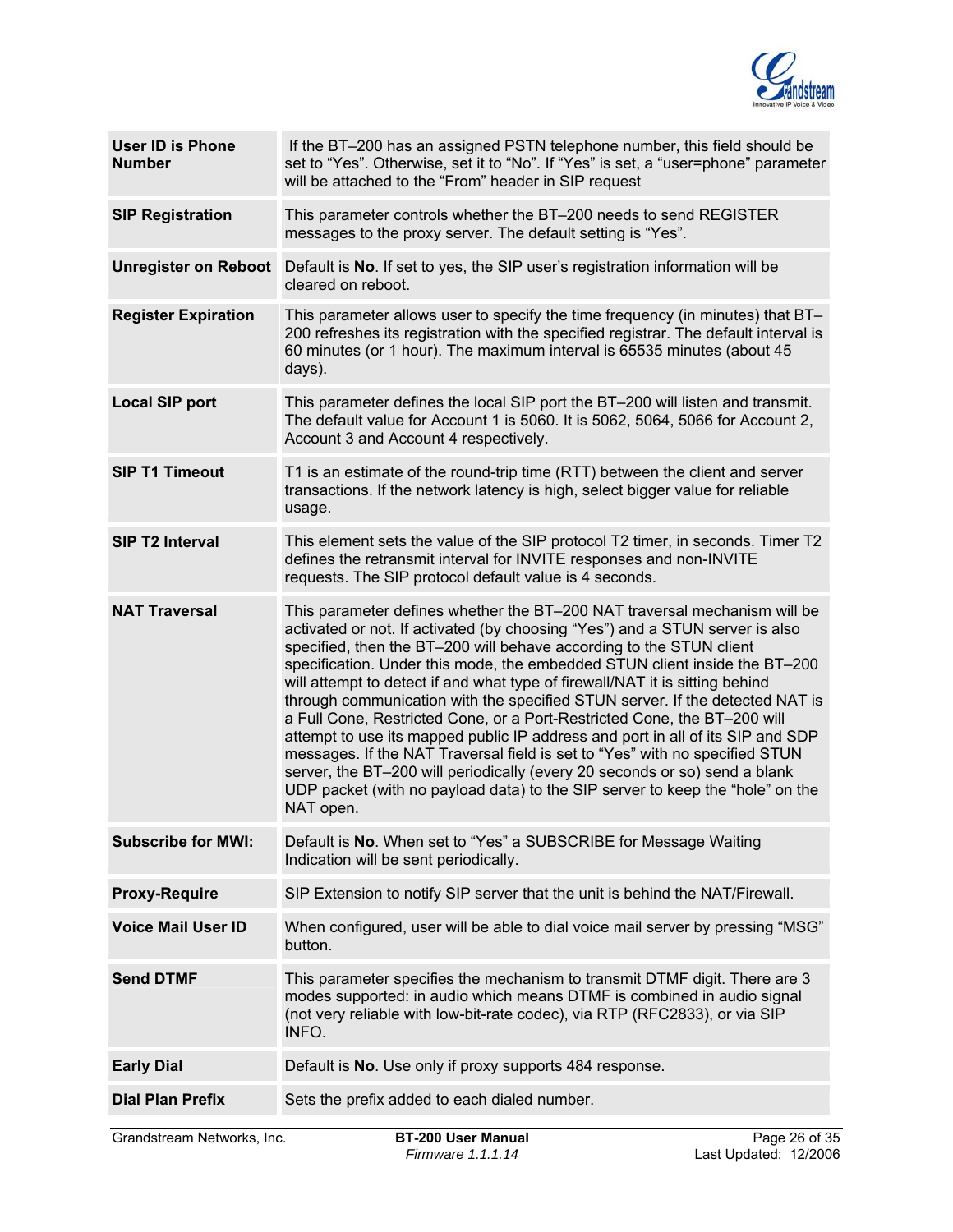

| <b>Enable Call Features</b>            | Default is No. If set to Yes, Call transfer, Call Forwarding & Do-Not-Disturb are<br>supported locally.                                                                                                                                                                                                                                                                                     |
|----------------------------------------|---------------------------------------------------------------------------------------------------------------------------------------------------------------------------------------------------------------------------------------------------------------------------------------------------------------------------------------------------------------------------------------------|
| <b>Disable Missed-Call</b>             | Default is No. If set to Yes, missed calls will not be recorded for your review.                                                                                                                                                                                                                                                                                                            |
| <b>Session Expiration</b>              | The SIP Session Timer extension enables SIP sessions to be periodically<br>"refreshed" via a SIP request (UPDATE, or re-INVITE. Once the session<br>interval expires, if there is no refresh via a UPDATE or re-INVITE message,<br>the session is terminated.<br>Session Expiration is the time (in seconds) at which the session is considered                                             |
|                                        | timed out, provided no successful session refresh transaction occurs<br>beforehand. The default value is 180 seconds.                                                                                                                                                                                                                                                                       |
| <b>Min-SE</b>                          | The minimum session expiration (in seconds). The default value is 90<br>seconds.                                                                                                                                                                                                                                                                                                            |
| <b>Caller Request Timer</b>            | If selecting "Yes" the phone will use session timer when it makes outbound<br>calls if remote party supports session timer.                                                                                                                                                                                                                                                                 |
| <b>Callee Request Timer</b>            | If selecting "Yes" the phone will use session timer when it receives inbound<br>calls with session timer request.                                                                                                                                                                                                                                                                           |
| <b>Force Timer</b>                     | If selecting "Yes" the phone will use session timer even if the remote party<br>does not support this feature. Selecting "No" will allow the phone to enable<br>session timer only when the remote party support this feature.<br>To turn off Session Timer, select "No" for Caller Request Timer, Callee<br>Request Timer, and Force Timer.                                                |
| <b>UAC Specify</b><br><b>Refresher</b> | As a Caller, select UAC to use the phone as the refresher, or UAS to use the<br>Callee or proxy server as the refresher.                                                                                                                                                                                                                                                                    |
| <b>UAS Specify</b><br><b>Refresher</b> | As a Callee, select UAC to use caller or proxy server as the refresher, or UAS<br>to use the phone as the refresher.                                                                                                                                                                                                                                                                        |
| <b>Force INVITE</b>                    | Session Timer can be refreshed using INVITE method or UPDATE method.<br>Select "Yes" to use INVITE method to refresh the session timer.                                                                                                                                                                                                                                                     |
| Enable 100rel                          | The use of the PRACK (Provisional Acknowledgment) method enables<br>reliability to be offered to SIP provisional responses (1xx series). This is very<br>important if PSTN internetworking is to be supported. A user's wish to use<br>reliable provisional responses is invoked by the 100rel tag which is appended<br>to the value of the required header of initial signalling messages. |
| <b>Account Ring Tone</b>               | There are 4 different ring tone that are defined:<br>System Ring Tone: when selected, all calls will ring with system ring tone.<br>Customer Ring Tone 1 to 3: when selected, BT-200 will ONLY play this ring<br>tone for all the incoming calls for this account.                                                                                                                          |
| <b>Send Anonymous</b>                  | If this parameter is set to "Yes", the "From" header in outgoing INVITE<br>message will be set to anonymous, essentially blocking the Caller ID from<br>displaying.                                                                                                                                                                                                                         |
| <b>Auto Answer</b>                     | When set to "Yes", BT-200 will automatically switch to speaker when there is<br>an incoming call.                                                                                                                                                                                                                                                                                           |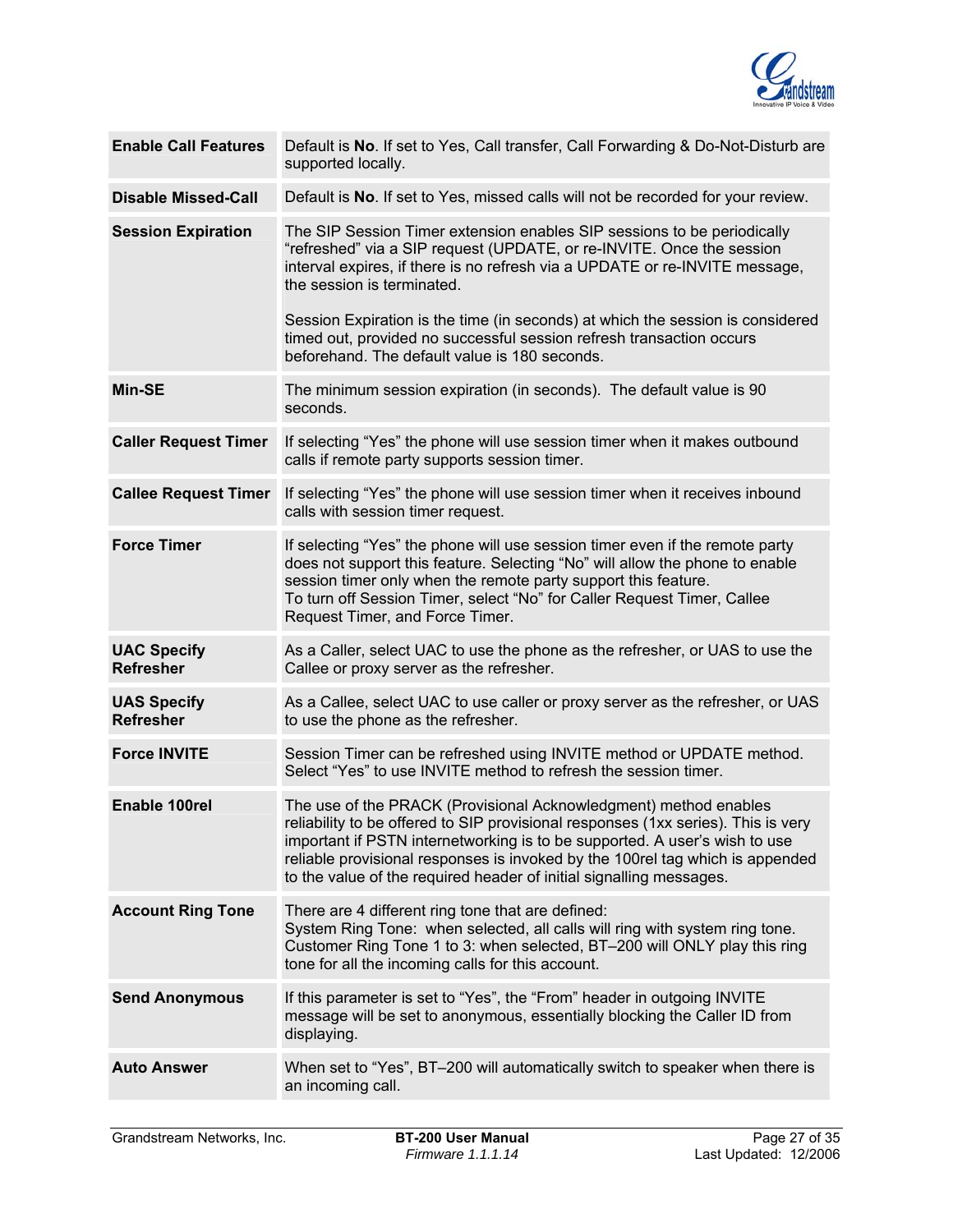

<span id="page-27-0"></span>

| <b>Allow Auto Answer</b><br>by Call-Info | Default is No. If set to Yes, auto answer depends on the Call-Info in the SIP<br>message. This feature needs the support of IP-PBX.                                                                                                                                                                                                                                                                                                                                                                                                                                                                                                                             |
|------------------------------------------|-----------------------------------------------------------------------------------------------------------------------------------------------------------------------------------------------------------------------------------------------------------------------------------------------------------------------------------------------------------------------------------------------------------------------------------------------------------------------------------------------------------------------------------------------------------------------------------------------------------------------------------------------------------------|
| Turn off speaker on<br>remote disconnect | Default is No. If set to Yes, the speaker will turn off, and the phone will go<br>back to idle status, after the other party of the call hands up.                                                                                                                                                                                                                                                                                                                                                                                                                                                                                                              |
| <b>Incoming Invite</b>                   | Check SIP User ID for When turned on, it will validate the To URI for incoming INVITE before<br>accepting it. If it differs from locally configured URI, it should reject the call<br>with 404 Not Found message.                                                                                                                                                                                                                                                                                                                                                                                                                                               |
| <b>Preferred Vocoder</b>                 | The BT-200 supports up to 5 different Vocoder types including $G.711(a/\mu)$<br>(also known as PCMU/PCMA), GSM, G.723.1, G.729A/B.<br>Configure Vocoders in a preference list that is included with the same<br>preference order in SDP message. Enter the first Vocoder in this list by<br>choosing the appropriate option in "Choice 1". Similarly, enter the last Vocoder<br>in this list by choosing the appropriate option in "Choice 8".                                                                                                                                                                                                                  |
| <b>SRTP Mode</b>                         | Disabled: BT-200 will use RTP for both inbound and outbound calls. (Default<br>setting)<br>Enabled but not forced: BT-200 provides crypto suites to others SIP phones.<br>If they support SRTP, then use SRTP, otherwise, use RTP.<br><b>Enabled and forced: All calls using this account must use SRTP. If the other</b><br>party doesn't support SRTP, BT200 will decline the call. If we invite others,<br>and receive a "200 Ok" message without crypto suite, we will send a "BYE"<br>message followed by the "ACK" message to terminate the call. If someone<br>invites us without crypto suite, we will response a "488 Not Acceptable Here"<br>message. |
| <b>Special Feature</b>                   | Default is Standard. Choose the selection to meet some special requirements<br>from SoftSwitch vendors.                                                                                                                                                                                                                                                                                                                                                                                                                                                                                                                                                         |

# **SAVING THE CONFIGURATION CHANGES**

Once a change is made, click the "Update" button in the Configuration Menu. The IP phone will display a confirmation page. Reboot or power cycle the BT–200 after all changes to ensure the changes take effect.

# **FIGURE 5: SAVE CONFIGURATION SCREENSHOT**



*Firmware 1.1.1.14* Last Updated: 12/2006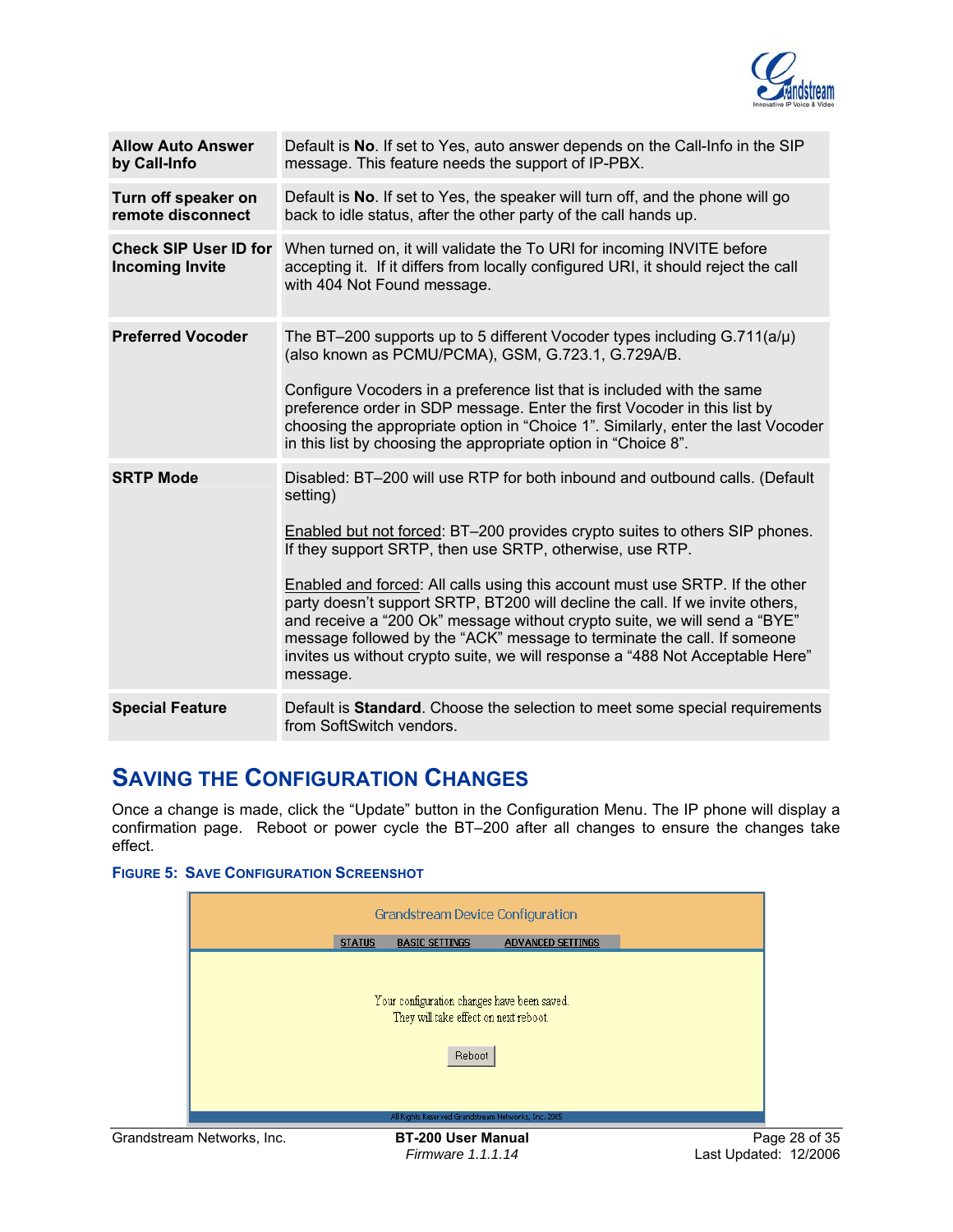

# <span id="page-28-0"></span>**REBOOTING THE PHONE FROM REMOTE**

The administrator can remotely reboot the phone by clicking the "Reboot" button at the bottom of the configuration menu. Once done, the web server will display a confirmation page to indicate that rebooting is underway. When finished, login again after waiting for about 30 seconds.

# **CONFIGURATION THROUGH CENTRAL PROVISIONING SERVER**

The BT–200 can be automatically configured from a central provisioning system. The configuration files can be downloaded via TFTP or HTTP from the central server. A service provider or an enterprise with large deployment of BT–200 can easily manage the configuration and service provisioning of individual devices remotely from a central server.

When the BT-200 boots up, it sends a TFTP or HTTP request to download configuration files. There are two configuration files, one is "cfg.txt" and the other is "cfg000b82xxxxxx", where "000b82xxxxxx" is the MAC address of the BT–200.

Grandstream's GAPS provisioning server is the default server for all Grandstream devices. Based on the unique MAC address, Grandstream's default GAPS server provisions the devices with re-direction settings to point to a customer's TFTP or HTTP server for further provisioning. This could be simple redirection or with special provisioning settings.

GAPSLITE - Grandstream Automated Provisioning System – supports the automated configuration of the HT–496. It is a licensed-based software. GAPSLITE uses enhanced (NAT friendly) TFTP or HTTP and other communication protocols to communicate with each individual BT–200 for firmware upgrade, remote reboot, etc. The GAPSLITE software package also has a configuration tool to generate device configuration files.

The configuration tool and configuration templates is available on the Grandstream website: <http://www.grandstream.com/y-configurationtool.htm>. Please refer to GAPSLITE product documentation or contact sales directly @ [sales@grandstream.com](mailto:sales@grandstream.com) .

# **FIRMWARE UPGRADE**

# **UPGRADE THROUGH HTTP**

To upgrade firmware via HTTP, the field *"Firmware Upgrade and Provisioning: Upgrade Via"* needs to be set to HTTP. The *"Firmware Server Path"* should be set to where the firmware files are located.

For example, the user can use the following URL in the Firmware Server Path:

firmware.mycompany.com: 6688/Grandstream/1.0.0.29 where firmware.mycompany.com is the FQDN of the HTTP server. It can also be in IP address format. ":6688" is the TCP port the HTTP server listening to, default http server listens to port 80. "/Grandstream/1.0.0.29" is the RELATIVE directory to the root dir on HTTP web server.

**NOTE:** If the "Auto Upgrade" field in the *Advanced Configuration page* is set to "No", HTTP upgrade will be performed only once during boot-up. If it is set to "Yes", the BT–200 will check the HTTP server in the interval defined in "Check for new firmware every" field.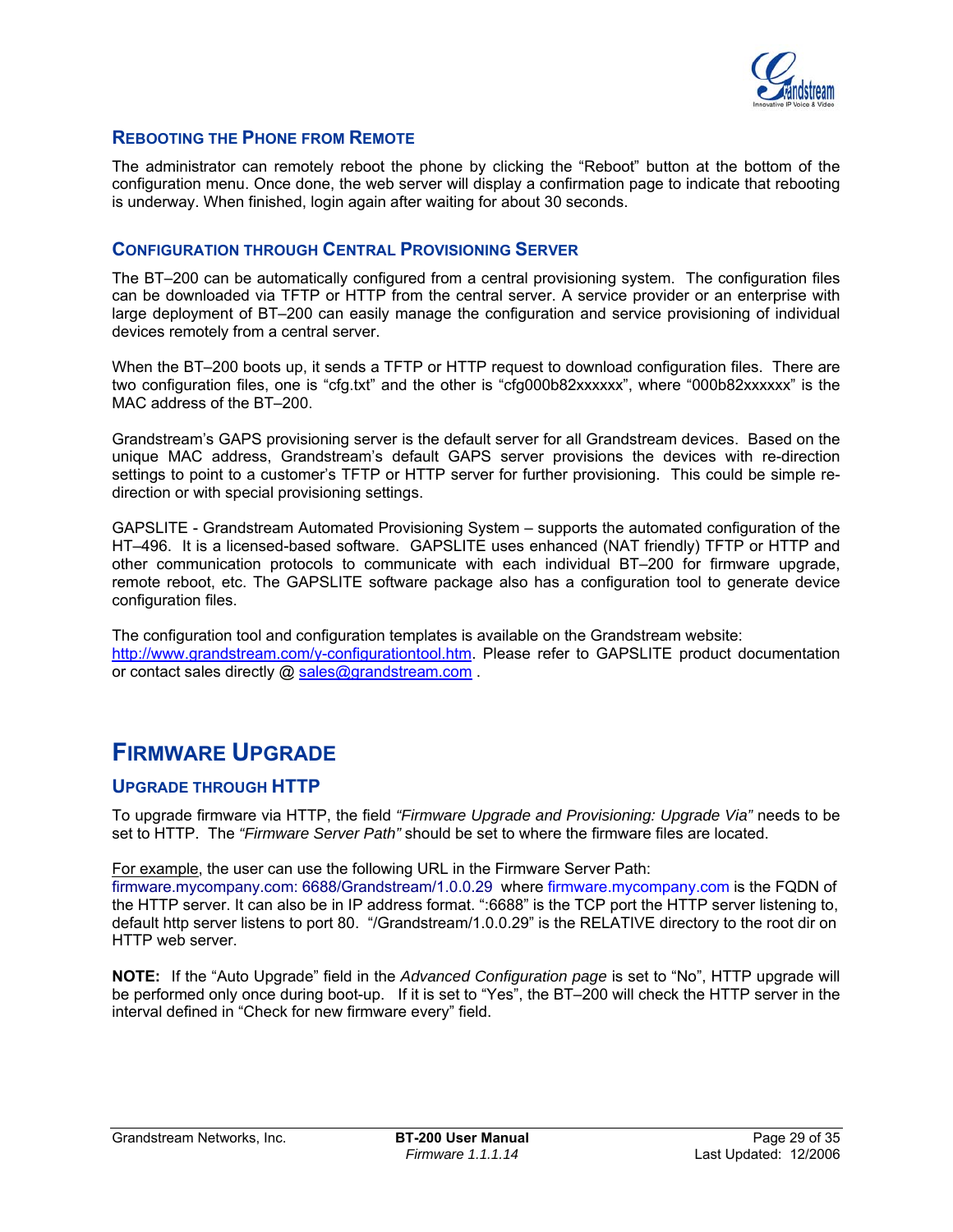

# <span id="page-29-0"></span>**UPGRADE THROUGH TFTP**

To upgrade firmware, the BT–200 can be configured with a TFTP server where the new code image is located. It is recommended to set the TFTP server address in either a public IP address or on the same LAN with the BT–200. There are two ways to use the TFTP server to upgrade the BT–200 firmware

- 1. the keypad configuration menu
- 2. the BT–200's Web configuration interface.

# **Keypad Configuration Prompt Menu**

To configure the TFTP server **via menu prompt**, please refer to [Table 7: Configuration Menu Definitions](#page-15-0), *Menu Option #06*. After the TFTP IP address is set up, re-boot or power cycle the BT–200 to run the new firmware.

#### **Web Configuration Interface**

To configure the TFTP server via the Web configuration interface, open up your browser to point at the IP address of the BT–200.

- 1. Input the [admin password](#page-20-0) to enter the configuration screen.
- 2. Enter the TFTP server address in the designated field located at the bottom of the configuration screen.
- 3. Update the change by clicking the "Update" button.
- 4. Reboot or power cycle the phone, the firmware files will be fetched upon booting up.

The system will check the TFTP server only during the initial power up. If the configured TFTP server is found and a new code image is available, the BT–200 will retrieve the new image files by downloading them into the BT–200's SRAM. During this stage, the BT–200's LEDs will blink until the checking/downloading process is completed. Upon verification of checksum, the new code image will then be saved into the Flash. If TFTP fails for any reason (e.g., TFTP server is not responding, there are no code image files available for upgrade, or checksum test fails, etc), the BT–200 will stop the TFTP process and boot using the existing code image in the flash.

The TFTP process may take up to 2 minutes over the Internet, or 20+ seconds if it is performed on a LAN. Grandstream recommends conducting firmware upgrades in a controlled LAN environment if possible.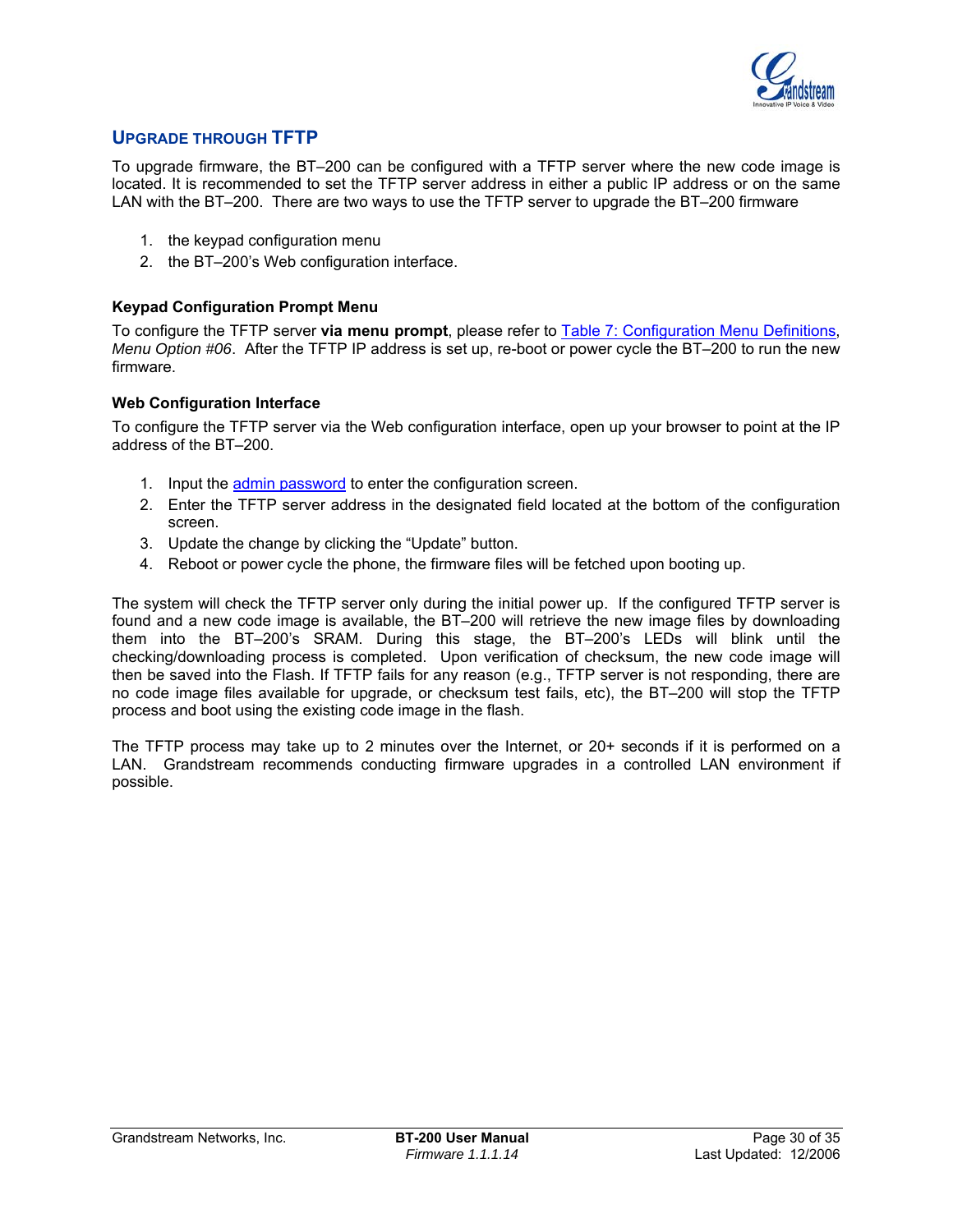

#### <span id="page-30-0"></span>**NOTE for TFTP/HTTP Firmware Upgrade:**

- 1. When the BT–200 boots up, it will send TFTP or HTTP request to download configuration files. There are two configuration files, 1) "**cfg.txt**" and 2) "**cfg000b82xxxxxx**", where "000b82xxxxxx" is the MAC address of the BT–200.
- 2. These two files are for initial automatic provisioning purposes only. If using a normal TFTP or HTTP firmware upgrade, the following error messages in a TFTP or HTTP server log can be ignored.
	- TFTP Error from [IP ADRESS] requesting cfg000b82023dd4 : File does not exist
	- TFTP Error from [IP ADRESS] requesting cfg.txt : File does not exist

# **No Local TFTP Server**

For those who do not have a local TFTP server, Grandstream provides a NAT-friendly TFTP server on the public Internet for firmware upgrade. Please check the Support/Download section of our website to obtain this TFTP server IP address: <http://www.grandstream.com/y-firmware.htm>. Each product has a unique TFTP server address.

Alternatively, download and install a free TFTP or HTTP server to the LAN to perform firmware upgrades. A free Windows version TFTP server is available:

<http://support.solarwinds.net/updates/New-customerFree.cfm>.

# **RESTORE FACTORY DEFAULT SETTING**

*WARNING:* Restoring the Factory Default Setting will **delete** all configuration information of the phone. Please **backup** or **print** all the settings before you restoring factory default settings. Grandstream is not responsible for restoring lost parameters and cannot connect to your VoIP service provider.

# **Directions for Restoration:**

Disconnect network cable and power cycle the unit before resetting factory default settings.

- 1. Find the MAC address of the device. It is a 12 digit HEX number located on the bottom of the unit.
- 2. Press the MENU button for Key Pad Menu options.
- 3. Press the Up button to "reset".
- 4. Enter the MAC address with alphabets and numbers.
- 5. Press the MENU button again

The BT–200 will reboot automatically and restore to factory default setting. The reset is finished when the LCD stops flashing.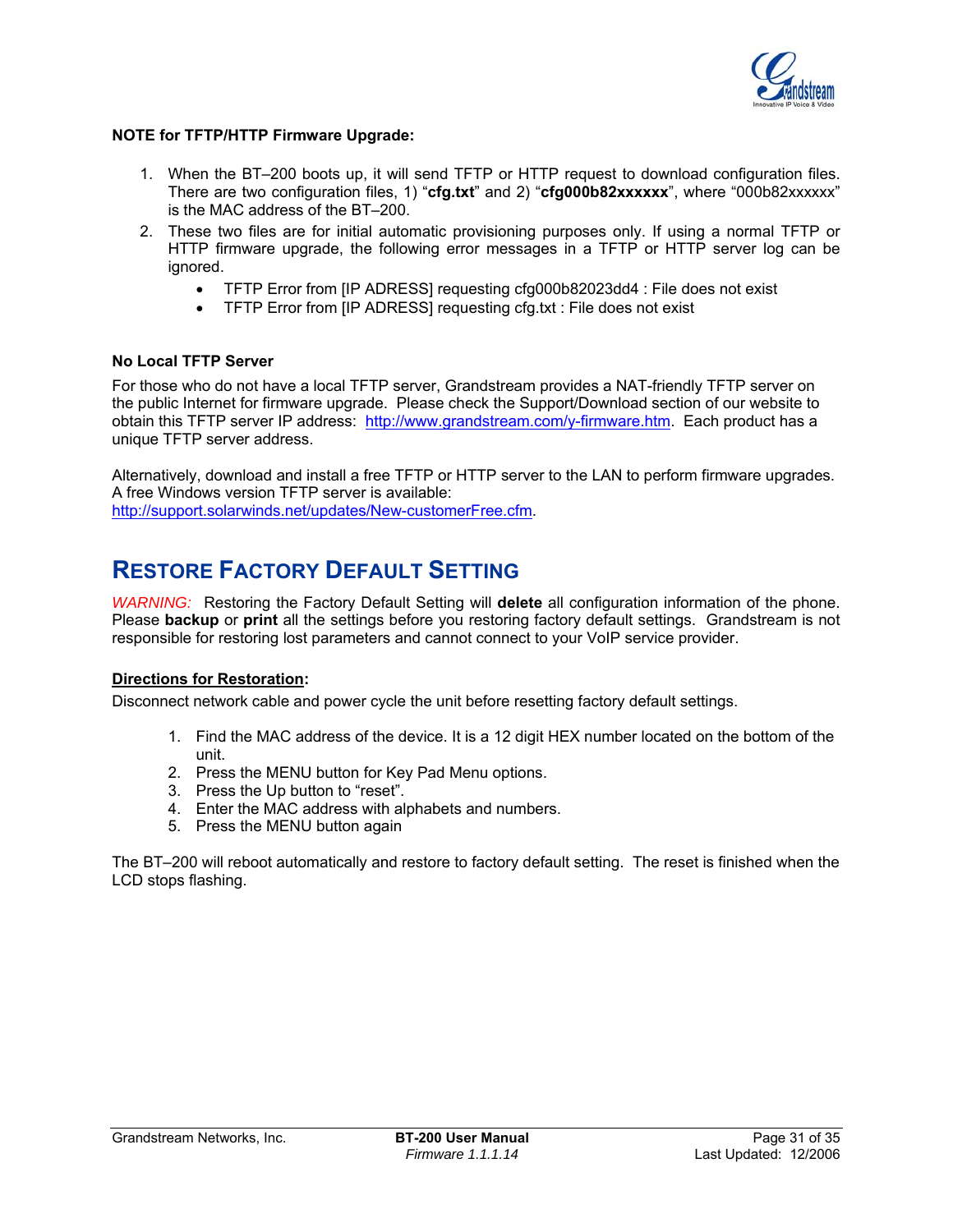

# <span id="page-31-0"></span>**GLOSSARY OF TERMS**

**ADSL** Asymmetric Digital Subscriber Line: Modems attached to twisted pair copper wiring that transmit from 1.5 Mbps to 9 Mbps downstream (to the subscriber) and from 16 kbps to 800 kbps upstream, depending on line distance.

**AGC** Automatic Gain Control is an [electronic](http://en.wikipedia.org/wiki/Electronics) [system](http://en.wikipedia.org/wiki/System) found in many types of devices. Its purpose is to control the [gain](http://en.wikipedia.org/wiki/Gain) of a system in order to maintain some measure of performance over a changing range of real world conditions.

**ARP** Address Resolution Protocol is a protocol used by the [Internet Protocol \(IP\)](http://www.erg.abdn.ac.uk/users/gorry/course/inet-pages/ip.html) [\[RFC826\],](http://www.erg.abdn.ac.uk/users/gorry/course/inet-pages/arp.html#Anchor-49575#Anchor-49575) specifically IPv4, to map [IP network addresses](http://www.erg.abdn.ac.uk/users/gorry/course/inet-pages/ip-address.html) to the hardware addresses used by a data link protocol. The protocol operates below the network layer as a part of the interface between the OSI network and OSI link layer. It is used when [IPv4 is used over Ethernet](http://www.erg.abdn.ac.uk/users/gorry/course/inet-pages/ip-enet.html)

**ATA** Analogue Telephone Adapter. Covert analogue telephone to be used in data network for VoIP, like Grandstream HT series products.

**CODEC** Abbreviation for Coder-Decoder. It's an analog-to-digital (A/D) and digital-to-analog (D/A) converter for translating the signals from the outside world to digital, and back again.

**CNG** Comfort Noise Generator, generate artificial background [noise](http://en.wikipedia.org/wiki/Noise) used in [radio](http://en.wikipedia.org/wiki/Radio) and [wireless](http://en.wikipedia.org/wiki/Wireless) communications to fill the [silent](http://en.wikipedia.org/wiki/Silence) time in a transmission resulting from [voice activity detection](http://en.wikipedia.org/wiki/Voice_activity_detection).

**DATAGRAM** A data packet carrying its own address information so it can be independently routed from its source to the destination computer

**DECIMATE** To discard portions of a signal in order to reduce the amount of information to be encoded or compressed. Lossy compression algorithms ordinarily decimate while sub-sampling.

**DECT** Digital Enhanced Cordless Telecommunications: A standard developed by the European Telecommunication Standard Institute from 1988, governing pan-European digital mobile telephony. DECT covers wireless PBXs, telepoint, residential cordless telephones, wireless access to the public switched telephone network, Closed User Groups (CUGs), Local Area Networks, and wireless local loop. The DECT Common Interface radio standard is a multi-carrier time division multiple access, time division duplex (MC-TDMA-TDD) radio transmission technique using ten radio frequency channels from 1880 to 1930 MHz, each divided into 24 time slots of 10ms, and twelve full-duplex accesses per carrier, for a total of 120 possible combinations. A DECT base station (an RFP, Radio Fixed Part) can transmit all 12 possible accesses (time slots) simultaneously by using different frequencies or using only one frequency. All signaling information is transmitted from the RFP within a multi-frame (16 frames). Voice signals are digitally encoded into a 32 Kbit/s signal using Adaptive Differential Pulse Code Modulation.

**DNS** Short for *Domain Name System* (or *Service* or *Server*), an [Internet](http://www.webopedia.com/TERM/D/Internet.html) service that translates *[domain](http://www.webopedia.com/TERM/D/domain_name.html)  [names](http://www.webopedia.com/TERM/D/domain_name.html)* into IP addresses

**DID** Direct Inward Dialing. The ability for an outside caller to dial to a PBX extension without going through an attendant or auto-attendant.

**DSP** Digital Signal Processor. A specialized CPU used for digital signal processing. Grandstream products all have DSP chips built inside.

**DTMF** Dual Tone Multi Frequency. The standard tone-pairs used on telephone terminals for dialing using in-band signaling. The standards define 16 tone-pairs (0-9, #, \* and A-F) although most terminals support only 12 of them  $(0-9, *$  and #).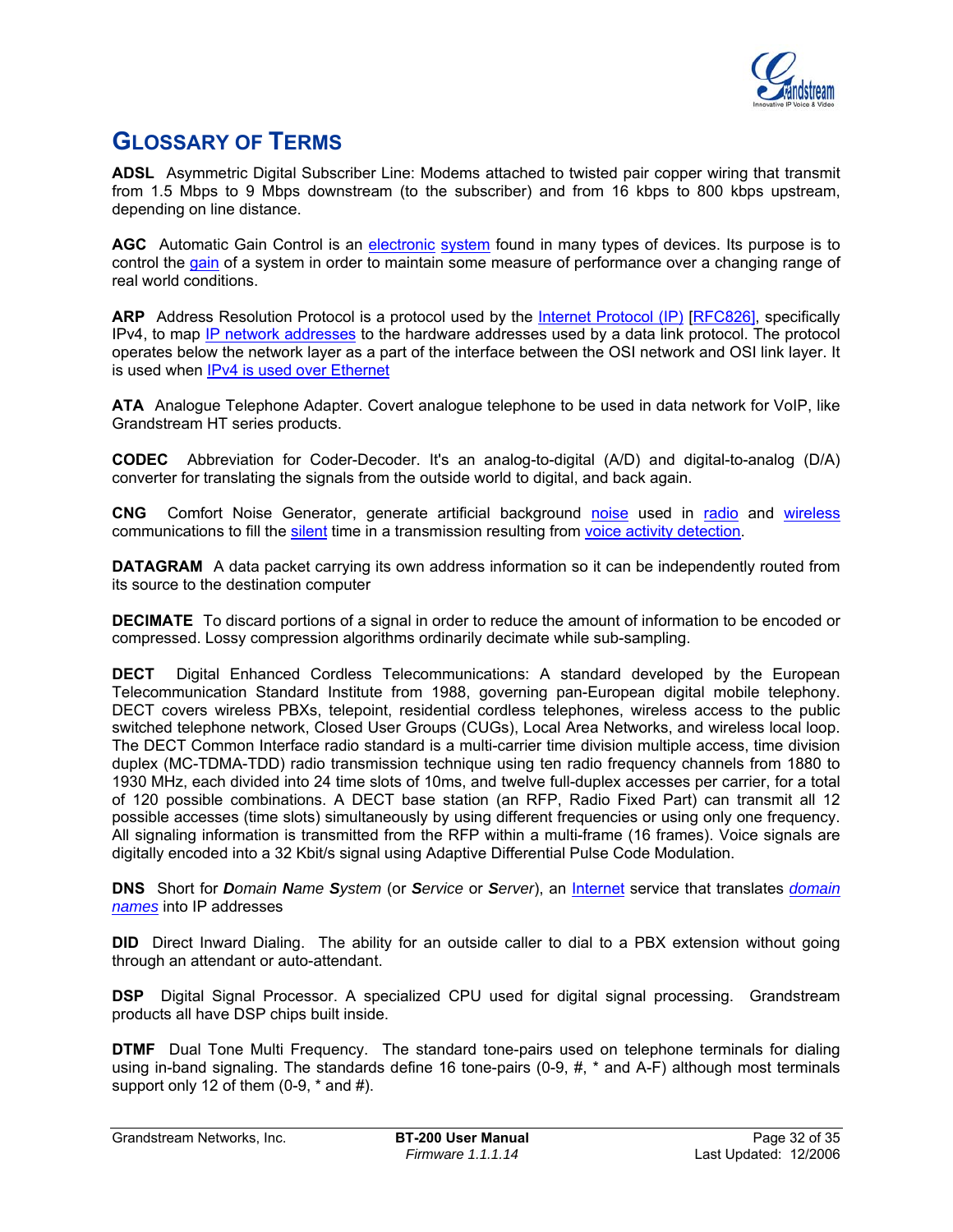

**FQDN** Fully Qualified Domain Name. A FQDN consists of a host and domain name, including top-level domain. For example, [www.grandstream.com](http://www.grandstream.com/) is a fully qualified domain name. www is the host, Grandstream is the second-level domain, and and.com is the top level domain.

**FXS** Foreign eXchange Office. An FXS device can be an analog phone, answering machine, fax, or anything that handles a call from the telephone company like AT&T. They should also operate the same way when connected to an FXS interface.

- An FXS interface will accept calls from FXS or PSTN interfaces. All countries and regions have their own standards.
- FXS is complimentary to FXS (and the PSTN).

**FXS** Foreign eXchange Station. An FXS device has hardware to generate the ring signal to the FXS extension (usually an analog phone).

- An FXS device will allow any FXS device to operate as if it were connected to the phone company. This makes your PBX the POTS+PSTN for the phone.
- The FXS Interface connects to FXS devices (by an FXS interface, of course).

**DHCP** The *Dynamic Host Configuration Protocol* (DHCP) is an Internet protocol for automating the configuration of computers that use TCP/IP. DHCP can be used to automatically assign IP addresses, to deliver TCP/IP stack configuration parameters such as the subnet mask and default router, and to provide other configuration information such as the addresses for printer, time and news servers.

**ECHO CANCELLATION** Echo Cancellation is used in [telephony](http://en.wikipedia.org/wiki/Telephony) to describe the process of removing [echo](http://en.wikipedia.org/wiki/Echo_%28phenomenon%29) from a voice communication in order to improve voice quality on a [telephone call.](http://en.wikipedia.org/wiki/Telephone_call) In addition to improving quality, this process improves **bandwidth** savings achieved through [silence suppression](http://en.wikipedia.org/wiki/Silence_suppression) by preventing echo from traveling across a [network](http://en.wikipedia.org/wiki/Network). There are **two types** of echo of relevance in telephony: acoustic echo and hybrid echo. [Speech compression](http://en.wikipedia.org/wiki/Speech_compression) techniques and [digital processing](http://en.wikipedia.org/wiki/Digital_processing) delay often contribute to echo generation in [telephone networks.](http://en.wikipedia.org/wiki/Telephone_network)

**H.323** A suite of standards for multimedia conferences on traditional packet-switched networks.

**HTTP** Hyper Text Transfer Protocol; the World Wide Web protocol that performs the request and retrieve functions of a server

**IP** Internet Protocol. A packet-based protocol for delivering data across networks**.** 

**IP-PBX** IP-based Private Branch Exchange

**IP Telephony** (Internet Protocol telephony, also known as Voice over IP Telephony) A general term for the technologies that use the Internet Protocol's packet-switched connections to exchange voice, fax, and other forms of information that have traditionally been carried over the dedicated circuit-switched connections of the public switched telephone network (PSTN). The basic steps involved in originating an IP Telephony call are conversion of the analog voice signal to digital format and compression/translation of the signal into Internet protocol (IP) packets for transmission over the Internet or other packet-switched networks; the process is reversed at the receiving end. The terms IP Telephony and Internet Telephony are often used to mean the same; however, they are not 100 per cent interchangeable, since Internet is only a subcase of packet-switched networks. For users who have free or fixed-price Internet access, IP Telephony software essentially provides free telephone calls anywhere in the world. However, the challenge of IP Telephony is maintaining the quality of service expected by subscribers. Session border controllers resolve this issue by providing quality assurance comparable to legacy telephone systems.

**IVR** IVR is a software application that accepts a combination of voice telephone input and touch-tone keypad selection and provides appropriate responses in the form of voice, fax, callback, e-mail and perhaps other media.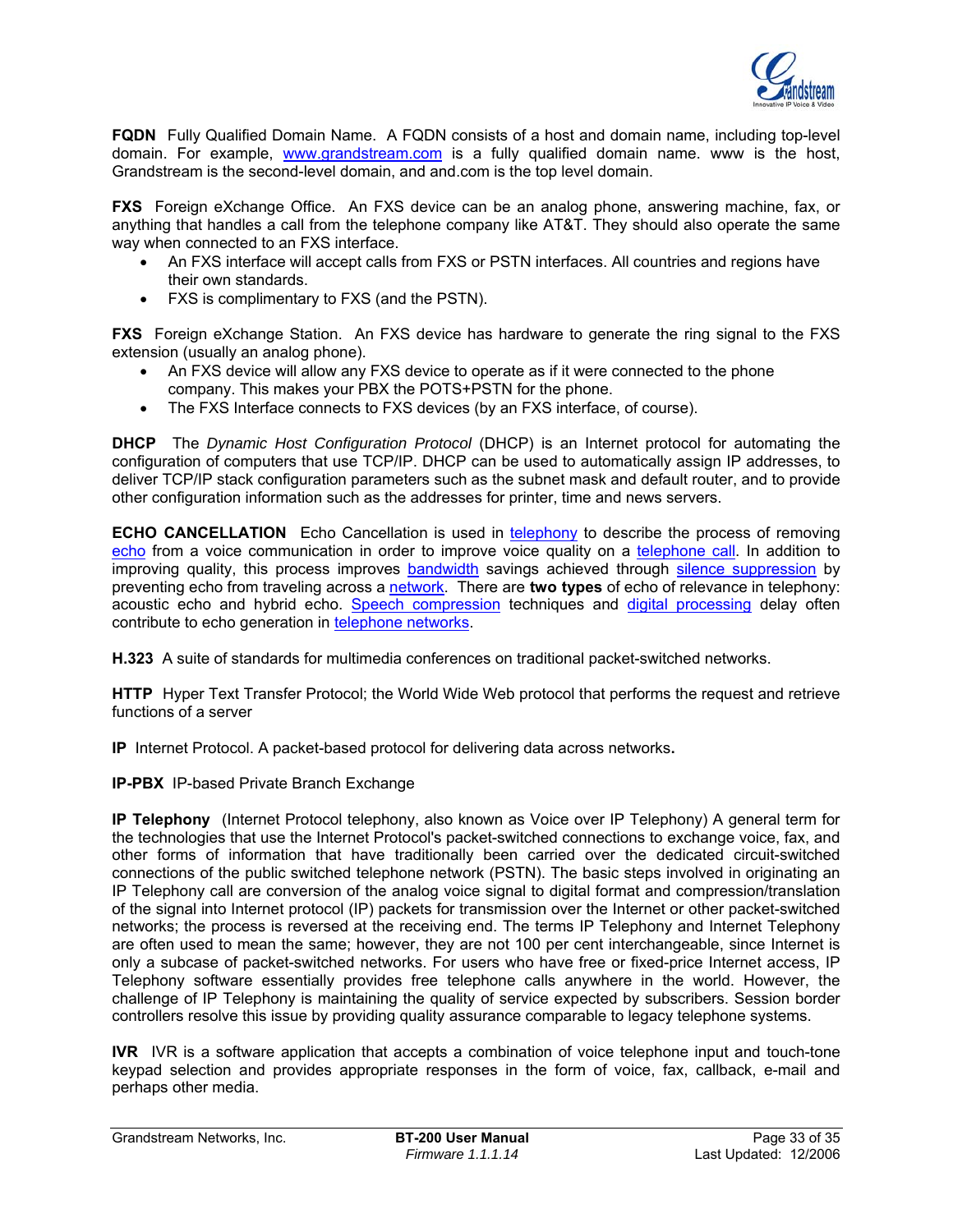

**MTU** A Maximum Transmission Unit (MTU) is the largest size [packet](http://searchnetworking.techtarget.com/sDefinition/0,,sid7_gci212736,00.html) or [frame,](http://searchnetworking.techtarget.com/sDefinition/0,,sid7_gci212152,00.html) specified in [octets](http://whatis.techtarget.com/definition/0,,sid9_gci212688,00.html) (eightbit bytes), that can be sent in a packet- or frame-based network such as the Internet. The maximum for Ethernet is 1500 byte.

**NAT** Network Address Translation

**NTP** Network Time Protocol, a protocol to exchange and synchronize time over networks The port used is UDP 123 Grandstream products using NTP to get time from Internet

**OBP/SBC** Outbound Proxy or another name Session Border Controller. A device used in [VoIP](http://en.wikipedia.org/wiki/VoIP) networks. OBP/SBCs are put into the signaling and media path between calling and called Caller. The OBP/SBC acts as if it was the called VoIP phone and places a second call to the called Caller. The effect of this behavior is that not only the signaling traffic, but also the media traffic (voice, video etc) crosses the OBP/SBC. Without an OBP/SBC, the media traffic travels directly between the VoIP phones. Private OBP/SBCs are used along with [firewalls](http://en.wikipedia.org/wiki/Firewall_%28networking%29) to enable VoIP calls to and from a protected enterprise network. Public VoIP service providers use OBP/SBCs to allow the use of VoIP protocols from private networks with [internet](http://en.wikipedia.org/wiki/Internet) connections using [NAT.](http://en.wikipedia.org/wiki/NAT)

**PPPoE** Point-to-Point Protocol over Ethernet is a network protocol for encapsulating PPP frames in Ethernet frames. It is used mainly with cable modem and DSL services.

**PSTN** Public Switched Telephone Network. The phone service we use for every ordinary phone call, or called POT (Plain Old Telephone), or circuit switched network.

RTCP Real-time Transport Control Protocol, defined in [RFC 3550,](http://www.ietf.org/rfc/rfc3550.txt) a sister protocol of the Real-time [Transport Protocol](http://en.wikipedia.org/wiki/Real-time_Transport_Protocol) (RTP), It partners RTP in the delivery and packaging of multimedia data, but does not transport any data itself. It is used periodically to transmit control packets to participants in a streaming multimedia session. The primary function of RTCP is to provide feedback on the quality of service being provided by RTP.

**RTP** Real-time Transport Protocol defines a standardized packet format for delivering audio and video over the Internet. It was developed by the Audio-Video Transport Working Group of the [IETF](http://en.wikipedia.org/wiki/IETF) and first published in 1996 as [RFC 1889](http://www.ietf.org/rfc/rfc1889.txt)

**SDP** Session Description Protocol is a format for describing [streaming media](http://en.wikipedia.org/wiki/Streaming_media) initialization parameters. It has been published by the [IETF](http://en.wikipedia.org/wiki/IETF) as [RFC](http://en.wikipedia.org/wiki/Request_for_Comments) 2327.

**SIP** Session Initiation Protocol, An IP telephony signaling protocol developed by the IETF (RFC3261). SIP is a text-based protocol suitable for integrated voice-data applications. SIP is designed for voice transmission and uses fewer resources and is considerably less complex than H.323. All Grandstream products are SIP based

**STUN** Simple Traversal of UDP over NATs is a [network protocol](http://en.wikipedia.org/wiki/Network_protocol) allowing clients behind [NAT](http://en.wikipedia.org/wiki/Network_address_translation) (or multiple NATs) to find out its public address, the type of NAT it is behind and the internet side port associated by the NAT with a particular local port. This information is used to set up UDP communication between two hosts that are both behind NAT routers. The protocol is defined in [RFC 3489.](http://www.ietf.org/rfc/rfc3489.txt) STUN will usually work well with non-symmetric NAT routers.

**TCP** Transmission Control Protocol is one of the core protocols of the [Internet protocol suite](http://en.wikipedia.org/wiki/Internet_protocol_suite). Using TCP, applications on networked hosts can create *connections* to one another, over which they can exchange data or [packets](http://en.wikipedia.org/wiki/Packet). The protocol guarantees reliable and in-order delivery of sender to receiver data.

**TFTP** Trivial File Transfer Protocol, is a very simple [file](http://en.wikipedia.org/wiki/File_%28computer%29) transfer [protocol,](http://en.wikipedia.org/wiki/Network_protocol) with the functionality of a very basic form of [FTP;](http://en.wikipedia.org/wiki/File_Transfer_Protocol) It uses [UDP](http://en.wikipedia.org/wiki/User_datagram_protocol) (port 69) as its [transport protocol](http://en.wikipedia.org/wiki/Transport_layer).